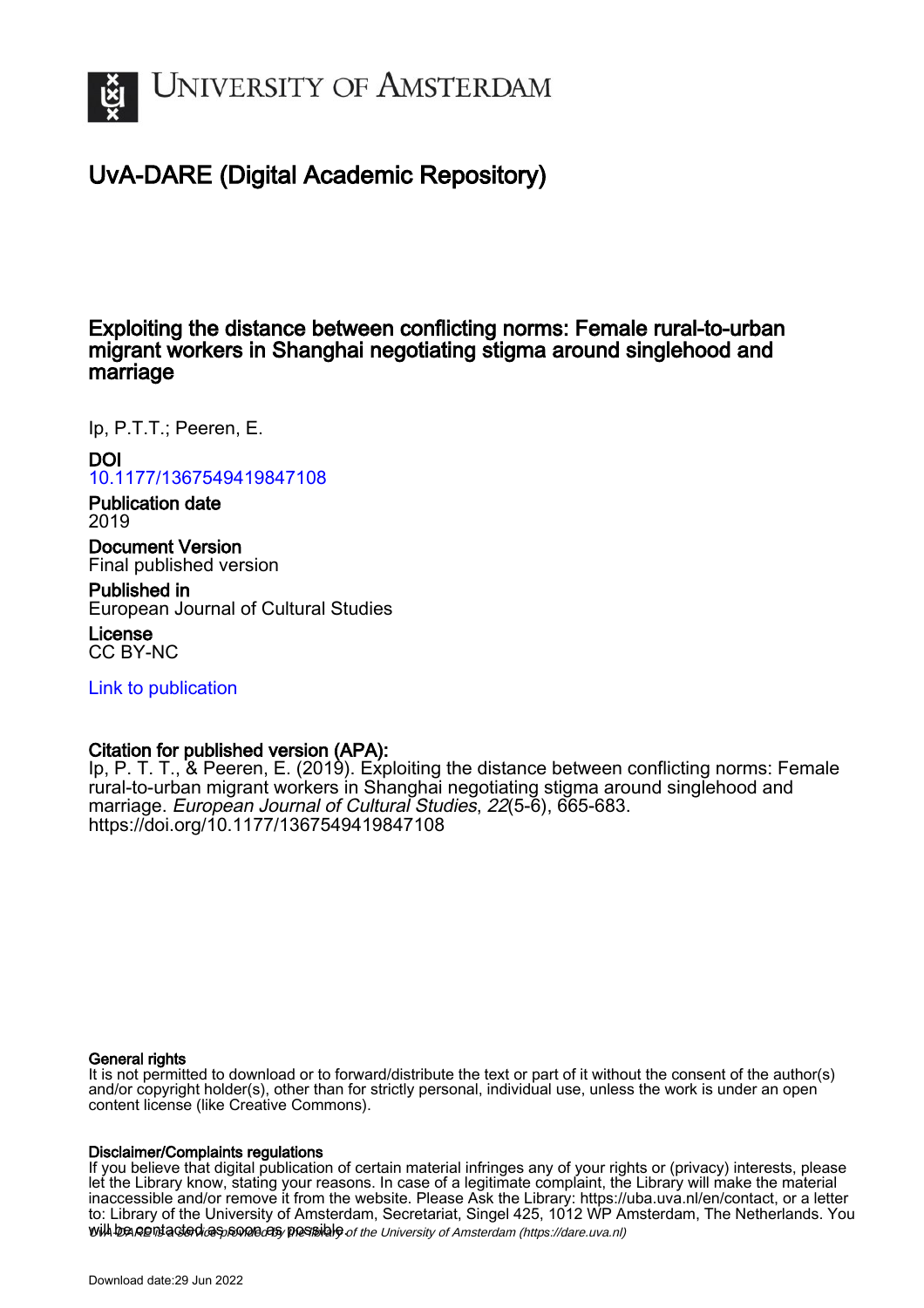**8471[08](http://crossmark.crossref.org/dialog/?doi=10.1177%2F1367549419847108&domain=pdf&date_stamp=2019-05-10)** ECS0010.1177/1367549419847108European Journal of Cultural Studies**Ip and Peeren**

EUROPEAN JOURNAL OF



*Article*

**Exploiting the distance between conflicting norms: Female rural-to-urban migrant workers in Shanghai negotiating stigma around singlehood and marriage**

*European Journal of Cultural Studies* 2019, Vol. 22(5-6) 665–683 © The Author(s) 2019

ெ 0

https://doi.org/10.1177/1367549419847108 DOI: 10.1177/1367549419847108 Article reuse guidelines: [sagepub.com/journals-permissions](https://uk.sagepub.com/en-gb/journals-permissions) [journals.sagepub.com/home/ecs](https://journals.sagepub.com/home/ecs)



## **Penn Tsz Ting Ip and Esther Peeren**

University of Amsterdam, The Netherlands

#### **Abstract**

On the basis of fieldwork conducted in Shanghai, this article explores how Chinese rural-to-urban migrant women cope with the stigmatization they face as a result of conflicting gender norms regarding singlehood and marriage in their home communities and in Shanghai. We focus on how migrant women legitimate their relationship status as single, married or having a boyfriend in relation to these norms. Our findings reveal that migrant women, while not rejecting existing norms outright, actively pre-empt or counteract the stigmatization of their singlehood or of the fact that they live apart from their husband using coping strategies that exploit their position in between the urban context and their rural hometowns in intricate ways.

#### **Keywords**

China, coping strategies, double biography, Erving Goffman, gender norms, marriage, modalities of agency, rural-to-urban migrant women, Shanghai, singlehood, stigma

## **Introduction**

Rural-to-urban migrant workers in China, commonly referred to as the 'floating population' (*liudong renkou*),<sup>1</sup> face many challenges at the economic, cultural, social and emotional levels, similar to, but also distinct from, those faced by international migrants or

**Corresponding author:** Esther Peeren, University of Amsterdam, Spuistraat 134, 1012 VB Amsterdam, The Netherlands. Email: [e.peeren@uva.nl](mailto:e.peeren@uva.nl)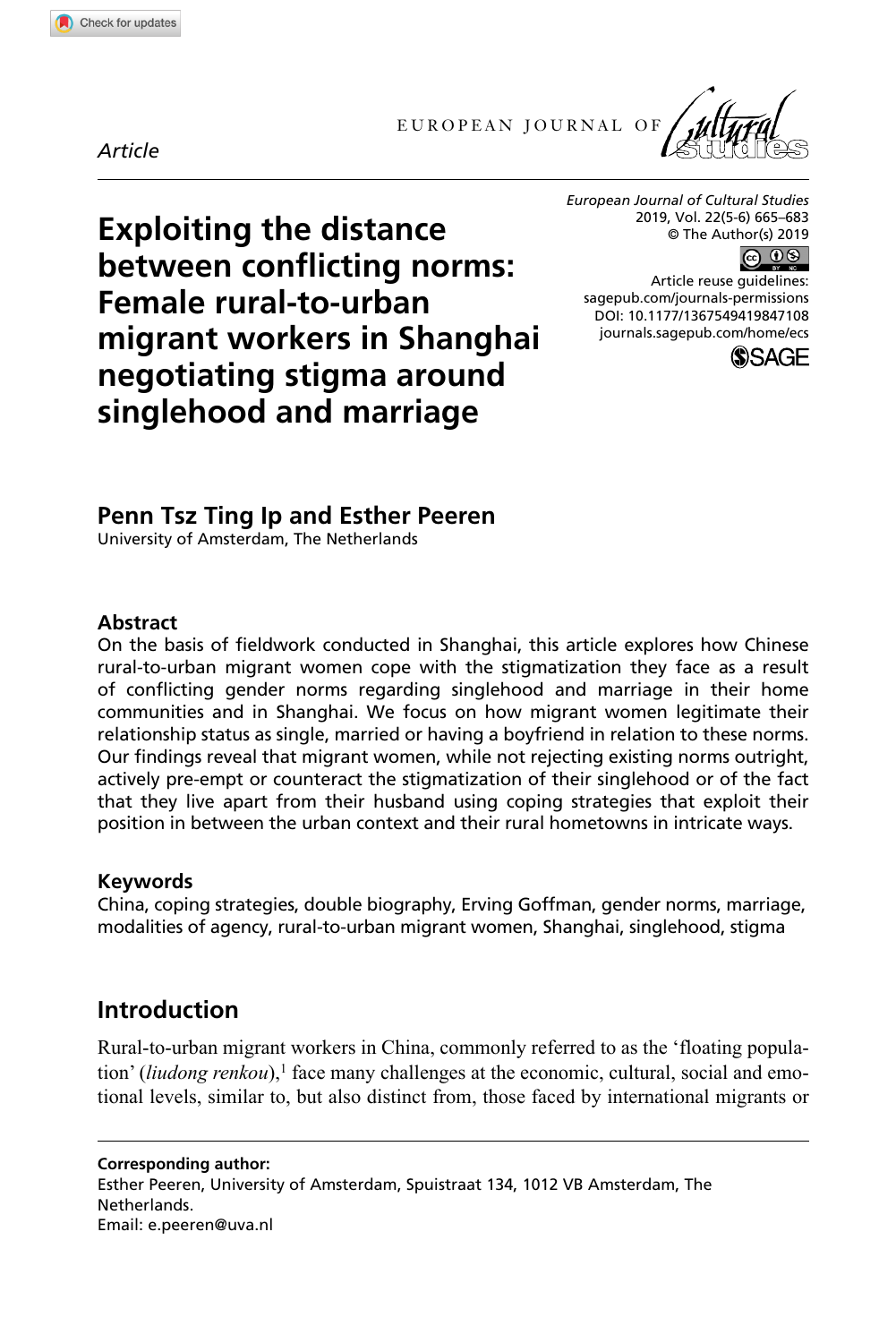internal migrants in different countries.2 Much scholarly attention has been devoted to their exploitation in various sectors of the Chinese labor market (Gaetano and Jacka, 2004; Pun, 2003; Qiu, 2016; Yan, 2008), their subjection to the 'household registration' (*hukou*) system (Fan, 2002, 2003) and their stereotyping, discrimination and social exclusion by urbanites as 'low quality' (*suzhidi*; Anagnost, 2004) and 'uncivilized' (Otis, 2012). At the same time, it has been pointed out that these workers tend to be aware of the challenges and stigmatization they will face in the cities and have developed various coping strategies (Guan and Liu, 2013; Pun, 2003). These strategies manifest as forms of agency in the sense of a circumscribed capacity for transformation on the part of subjects constituted through the reiteration of prevailing norms (Butler, 1993: 15). On the basis of fieldwork conducted in Shanghai, this article zooms in on a particular gendered form of stigmatization, exploring how Chinese rural-to-urban migrant women strategically negotiate the conflicting gender norms regarding singlehood and marriage in their home communities and in Shanghai without, however, actively rejecting them. What these women engage in are what Saba Mahmood (2005) calls 'modalities of agency whose meaning and effect are not captured within the logic of subversion and resignification of hegemonic terms of discourse' propagated by much western feminism (p. 153). Our findings, consequently, challenge both conceptions of rural-to-urban migrant women as passive victims of discrimination and the idea that they can simply cast off the norms that shaped them once they reach the city.

When they should get married, how they should find an appropriate husband and what a relationship with a boyfriend or a marriage should be like are questions rural-to-urban migrant women in China struggle with in a different way from their non-migrant rural and urban counterparts. The prevailing gender norms differ between the rural and the urban, and the exigencies of labor migration make it more difficult to live up to them. While it is increasingly common for young women to leave parents, husbands and children behind in their rural hometown (China Labor Bulletin, n.d.; Lee, 2016; Li et al., 2012), strict norms concerning parental involvement in the search for a spouse (To, 2015), the cohabitation of married couples and motherhood remain in force (Evans, 2010). The precarious position occupied by rural-to-urban migrant women in cities like Shanghai – where they work long hours and, as a result of being socially 'distanced', have few contacts outside of the workplace (Otis, 2012; Wen and Wang, 2009) – also affects how they relate to the norms regarding singlehood and marriage with which they grew up and those they encounter in the city.

In what follows, we look at the ways female rural-to-urban migrant workers in Shanghai present and legitimate their relationship status as single, married or having a boyfriend in relation to the normative models of marriage and singlehood in their rural hometowns and the global city of Shanghai. We also examine the modalities of agency mobilized to counteract the stigmatization incurred as a result of failures or refusals to enact these normative models. A particular focus concerns the physical distance labor migration enforces between the rural hometown and the urban work and life space, as well as between migrant women and their husbands, boyfriends or children. We argue that this distance, on one hand, forces migrant women to negotiate different normative models of singlehood and marriage. On the other hand, this same distance may allow them to avoid or counteract stigmatization by performing adherence to different norms in the city and the rural. Before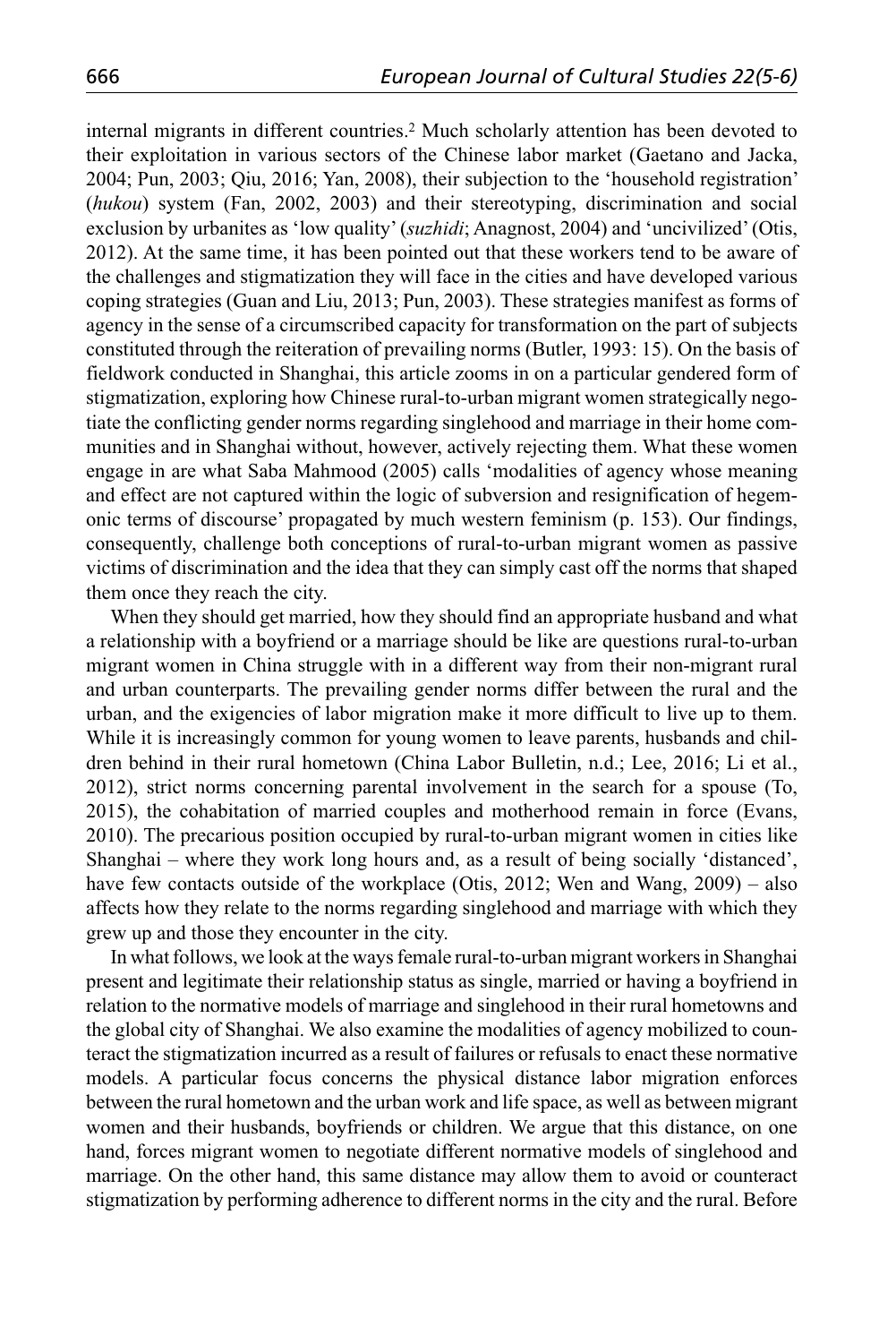developing this argument, we outline our methodology, provide an overview of the norms governing singlehood and marriage in rural and urban China and discuss theories of stigmatization that explain the costs of diverging from the norm and the available strategies for avoiding or lessening these costs.

## **Methodology**

This article is a qualitative study drawing on 76 semi-structured interviews with rural-tourban migrant women aged (at the time) from 15 to 54. The fieldwork was conducted by Penn Tsz Ting Ip in Shanghai between September and December 2014 and between May and July 2015. The research participants were approached through snowball sampling (Biernacki and Waldorf, 1981), extending from the researcher's personal contacts and local feminist groups supporting minorities.

All participants are rural-to-urban migrant women, but not all of them are low skilled or low paid. Most of them  $(n=66)$  work in the service industry: in beauty parlors and restaurants or as domestic workers. Their stated monthly income ranges from RMB1,000 to RMB8,000 (=ca. US\$150–US\$1,200), with apprentices not receiving any income and those working on commission earning a variable amount.3 The women were interviewed in their workplaces, their living spaces, cafés or restaurants. Of the interviews, 70 were audio-recorded with the participants' permission; in the other 6 cases, detailed interview notes were taken. Participants could choose whether to use their real name or a pseudonym.

Toward the end of the interview, the researcher asked all participants the same question: 'Are you single?' (*ni shi danshen ma*?). She collected 73 answers. Most participants responded immediately that they were single, in a relationship, engaged, married, divorced, remarried or widowed. The researcher followed up by asking the participants to elaborate on their relationship status and on how they felt about it. Some participants, particularly those who had already shared their relationship status earlier in the interview, found the question 'Are you single?' confusing or took it as inquiring whether they felt lonely. He Ayi, a 53-year-old domestic helper from Jiangsu, answered,

My daughter has two children and my son has a boy. There are three children at my home now. [...] Do you think I am lonely?

This response reveals that the term 'single' (*danshen*) can have multiple meanings. Etymologically, *dan* means single, only and mono; it can also refer to something unique and singular. *Shen* means body and can refer to both humans and animals. Interpreting *danshen* as referring to being a singular body and therefore potentially lonely, He Ayi indicates that she is in fact surrounded by her grandchildren.

Whenever a married research participant expressed confusion about the question 'Are you single', the researcher and her assistant would explain how, in the context of labor migration, some married women who live and work away from their husband and children may feel as though they are single. In response to this, the women either confirmed that they did indeed feel single or clarified that they did not because they lived with their husband or maintained a good relationship with him at a distance.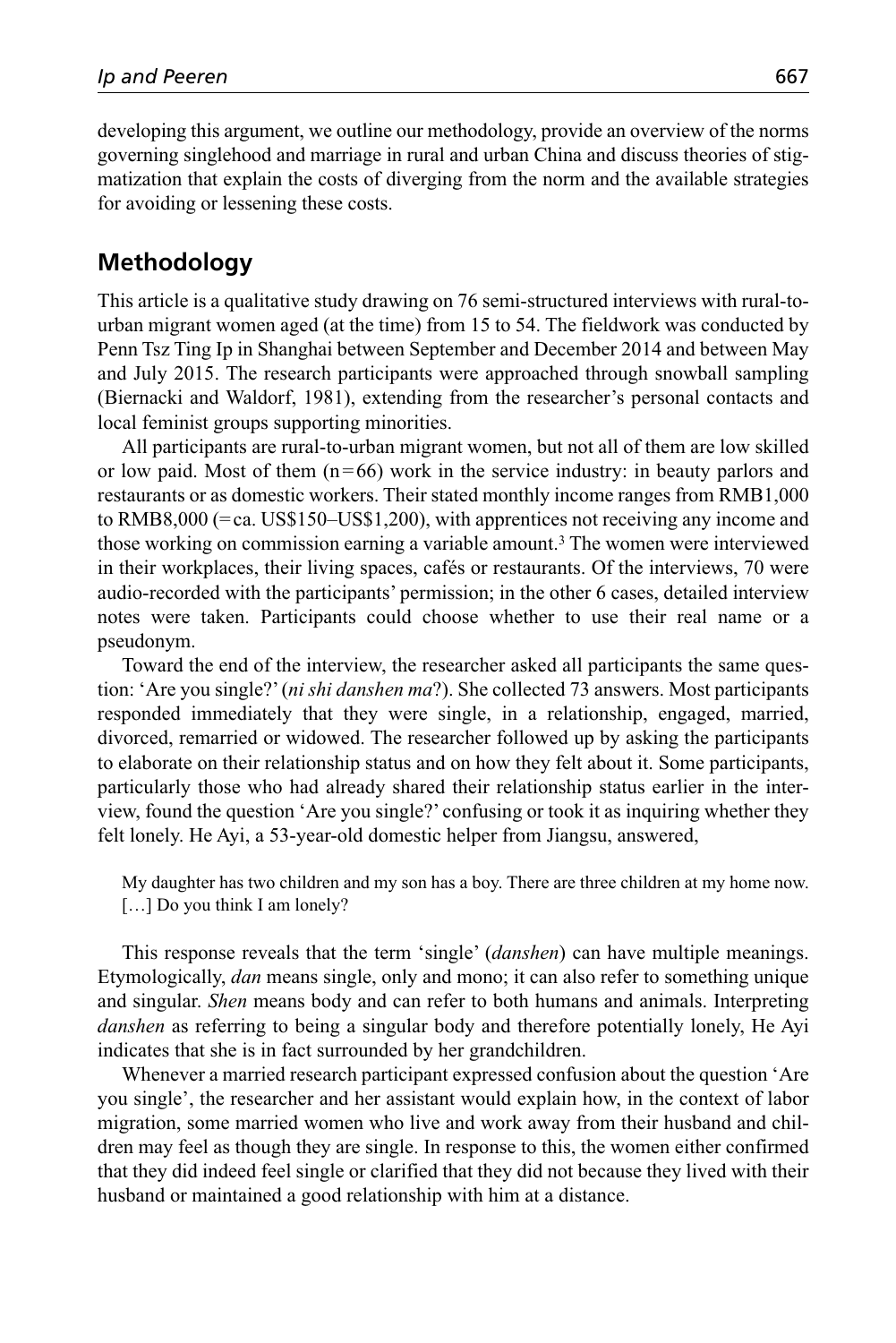The responses to the 'Are you single?' question and the follow-up questions about how the migrant women felt about their relationship status frequently reaffirmed rural, urban or countrywide norms regarding singlehood and married life. However, the responses also revealed how the migrant women position themselves strategically in relation to these norms, especially when unable to accord with them, engaging a 'modality of action' that, rather than rejecting existing norms outright, works to reconfigure the 'kind of relationship established between the subject and the norm' (Mahmood, 2005: 157), in this case by obfuscating or downplaying their non-adherence to the norm through distance maximization and minimization, as we will show below. Before delineating this modality of action, which may also be viable in other internal or international migration situations characterized by stigma-inducing disjunctions between gender norms in the home and host environment, we provide an overview of the prevailing gender norms with regard to singlehood and marriage in rural and urban China.

## **Norms governing singlehood and marriage in rural and urban China**

In 1950, the People's Republic of China (PRC) government launched the First Marriage Law, replacing the deep-rooted tradition of polygamous patriarchal marriage with a 'new democratic' monogamous marriage system (Stockman, 2000: 102). To prevent child marriage, the legal age requirement for marriage was set at 18 for women and 20 for men. The law also put an end to arranged marriages and marriages negotiated between kin groups (Croll, 1981: 1). What replaced such marriages was a system of 'blind dates' (*xiangqin*) organized by parents, relatives or friends (Luo and Sun, 2015).

In 1979, the one-child policy was implemented, leading to a profound rearrangement of the family and social structure (Zhang, 2017). In 1980, the Second Marriage Law was introduced, specifying that both parties must be willing to enter a marriage (China Internet Information Center, 2000) and may appeal for divorce. Because women could not seek a divorce within the traditional marriage system, the Second Marriage Law is viewed as liberating Chinese women (Xi, 2011). In an attempt to promote late marriage and childbirth – for population control purposes – the law also raised the legal age requirement to 20 for women and 22 for men (The National People's Congress of the People's Republic of China (NPC), 2002).

In rural China, although the age requirement remains in force, the tradition of earlier marriage persists (Fan and Li, 2002). Meimei, a 22-year-old migrant from Anhui, shared that she got married in her rural hometown before reaching the legal age:

We did not register for the marriage license because our ages at that time had not reached the legal requirement […] We had arranged a wedding banquet. So, legally we were counted as *shishi hunyin*.

According to the definition given by The Central People's Government of the People's Republic of China (2005), *shishi hunyin* or de facto marriage is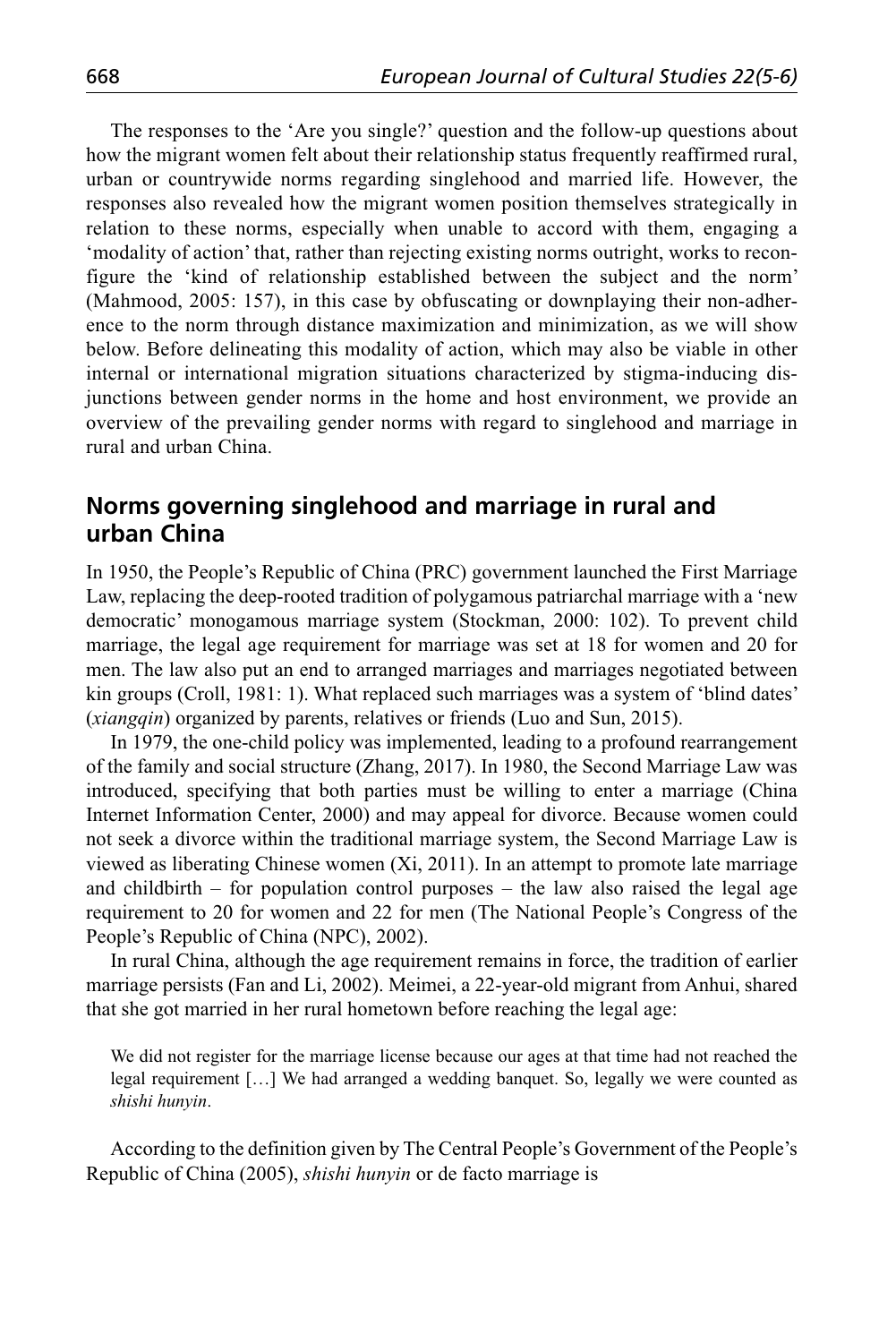an unregistered marriage between a single man and a single woman living together without obtaining an official marriage certificate, with other people thinking they are husband and wife. This form of marriage composes 60-70% of the total number of marriages in rural areas.4

In recognition of traditional customs and to ensure the stability of marriages in rural China, the state accepts de facto marriages if the couple cohabitates as husband and wife. Still, such marriages are technically illegal (The Supreme People's Court of the People's Republic of China, 2016), and people are encouraged to legalize them by obtaining a marriage certificate (The Central People's Government of the People's Republic of China, 2005).

Meimei, who at the time of the interview had (unofficially) divorced her husband, expressed regret at marrying a poor man addicted to alcohol and gambling and joy at being in charge of her own life in Shanghai. However, she had not told her parents about the divorce because she did not want them to worry or be ashamed. This is typical of the new generation of female rural-to-urban migrant workers, described by Gaetano (2004) as caught in between conceptions of the good daughter and the modern urban woman. In Chinese society, 'filial piety' and the continuation of the family line are especially valued due to the continuing influence of Confucian doctrines (Attané, 2012: 14; Sudhinaraset et al., 2012b: 1087), which define marriage as 'the crucial state of a woman's life' (Shih, 2015: 298) and wield particular influence in rural areas (Liu, 2011).

While marriage continues to mark women's entry into adulthood throughout China (Ji, 2015), there are significant differences between rural and urban contexts. As Gaetano (2004) explains, 'the centrality of marriage in rural women's life course means that parents and daughters alike wish to maintain the young woman's good reputation' (p. 49). This is seen as particularly hard when young women migrate to urban contexts where 'liberal attitudes towards premarital sex and cohabitation' challenge parents' traditional authority 'in decisions about marriage and control over their daughters' sexuality' (Gaetano, 2004: 49). Consequently, migrant women have to strike a careful balance between the new possibilities open to them in the city and their parents' as well as their own inculcated adherence to Confucian ideals. While, on the one hand, this puts them in a difficult position, on the other hand, the physical distance between these women and their parents enables them to engage in behaviors that would be condemned in their hometowns, such as premarital sex and cohabitation (Sudhinaraset et al., 2012b: 1089).

The fact that all but one of the unmarried women interviewed for this study expressed a wish to get married at some point indicates that marriage remains a central life goal for rural-to-urban migrant women. Zhang Fan, a 28-year-old former beautician from Shenyang, notes that 'a girl must be married off one day', indicating that, after a certain age, staying single carries a social stigma. The age at which this stigma is incurred is lower in rural areas than in urban ones, where both men and women marry later (Cheng et al., 2011; Ji and Yeung, 2014). As Xueniu, a 20-year-old manicurist from Hunan, shared,

I feel that [my classmates who got married at the age of 20] got married too soon. For me, I think I should get married when I am 23 or 24 years old. It is better for me to have a child when I am 25.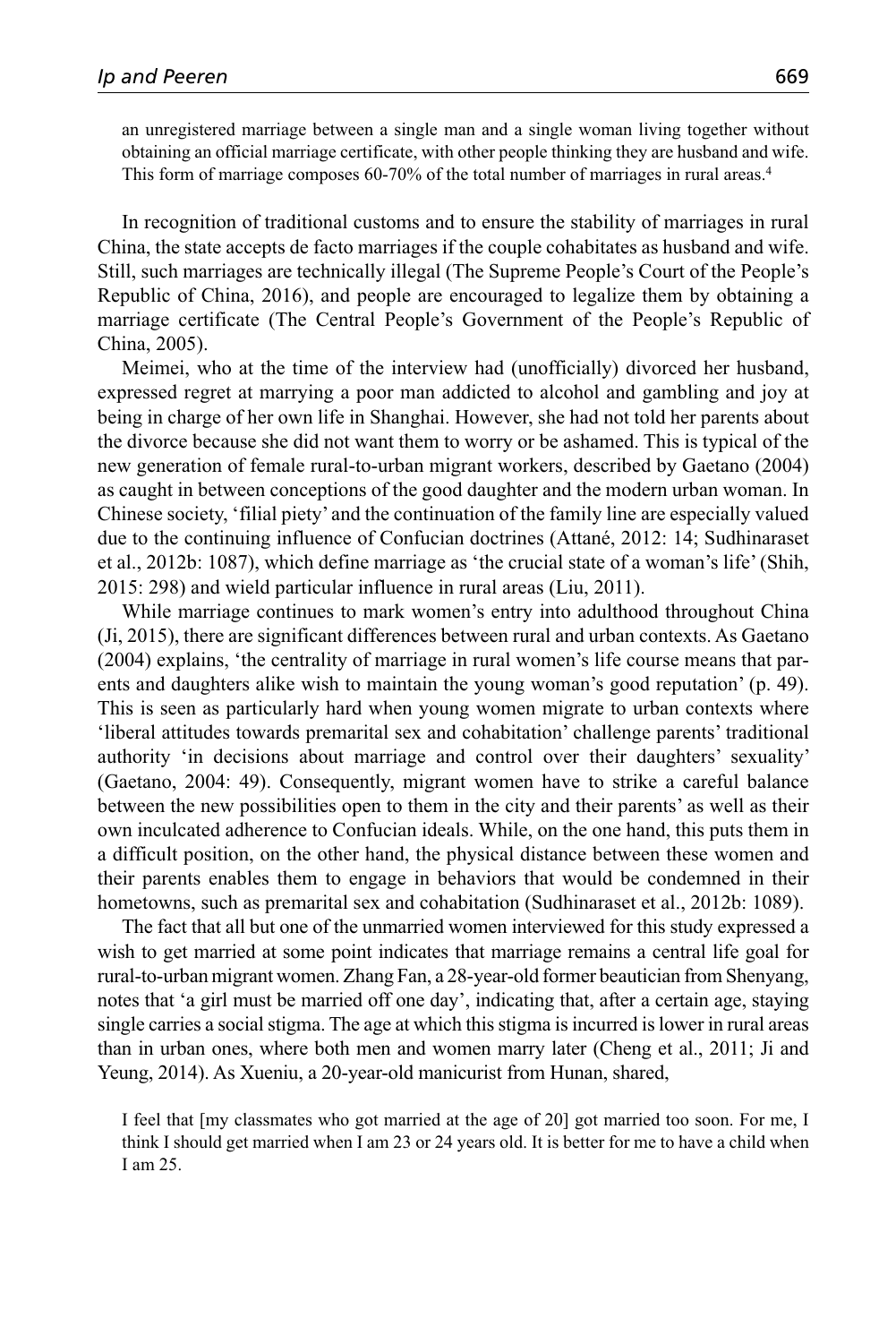Because she has left her rural hometown and classmates behind, Xueniu can aim to get married at an age that, in the urban context, is still considered proper for a woman. Rural women who migrate to Shanghai experience less day-to-day pressure to marry young and, as a result, can spend longer looking for and picking a partner than would have been acceptable in their hometown.<sup>5</sup>

It is important to emphasize that while rural and urban China have different norms concerning when a woman should marry, the stigma attached to remaining single is not specific to rural areas or to China. The first is clear from the prevalent use of the negative label 'leftover women' (*shengnü*) for educated female urbanites with professional jobs who remain unmarried after reaching a certain age, usually around 27<sup>6</sup> and who, as a result, are considered 'unfeminine' (Fincher, 2014: 16; Gaetano, 2014: 124; To, 2013). The second is evident from the persistence of negative labels such as 'spinster' and 'old maid' in western cultures, even though the age at which they are applied tends to be higher (Budgeon, 2008; Byrne and Carr, 2005; Lahad, 2012).

The norm that married couples should live together and that parents, especially mothers, should live with their children (Evans, 2010) is also not exclusive to rural China but the scale and organization of rural-to-urban labor migration has forced many rural migrant families to live apart for extended periods, making it particularly hard for them to live up to this norm. As Xie Ayi, a 38-year-old cleaner from Jiangsu, shared,

| Xie Ayi:    | I followed my husband to work [in Shanghai] after I gave birth. Before        |
|-------------|-------------------------------------------------------------------------------|
|             | I got married, I had never worked outside my hometown. [] I started           |
|             | working in Shanghai in 2001 when my child was only four months old.           |
|             | My mother-in-law helped by taking care of our child.                          |
| Researcher: | Why didn't you stay in your hometown for your child?                          |
| Xie Ayi:    | My husband works alone in the city. No one cooks and takes care of            |
|             | him. It is not right, is it? It is also not good for a husband and wife to be |
|             | separated for such a long period of time. Right? So, I let my mother-in-      |
|             | law take care of our child and I came to the city.                            |
| Researcher: | Didn't you like him living alone in Shanghai?                                 |
| Xie Ayi:    | In Shanghai, he is alone. All women feel insecure when their men work         |
|             | somewhere else alone, right? No matter how good a man he is, there            |
|             | are different types of women out there in the city. Right? This is very       |
|             | realistic.                                                                    |
|             |                                                                               |

Xie Ayi's narrative echoes the imperative that, after marriage, a woman should follow her husband, which is part of Confucian doctrine but also of the globally dominant heteronormative matrix. In Xie Ayi's case and that of most women migrant workers, this norm clashes with the simultaneously imposed patriarchal one that prefers women to stay in the home and not work outside it, which is again both Chinese and global (Shih, 2015: 298). Thus, contemporary rural-to-urban migrancy, as a state-supported phenomenon and, for many, an economic necessity, makes it impossible for migrant women to fully adhere to the prevailing norms regarding marriage and motherhood, resulting in stigmatization. Such stigmatization may be stronger in cities, as urbanites do not have to live apart from their families and tend to view young rural migrant women who do so as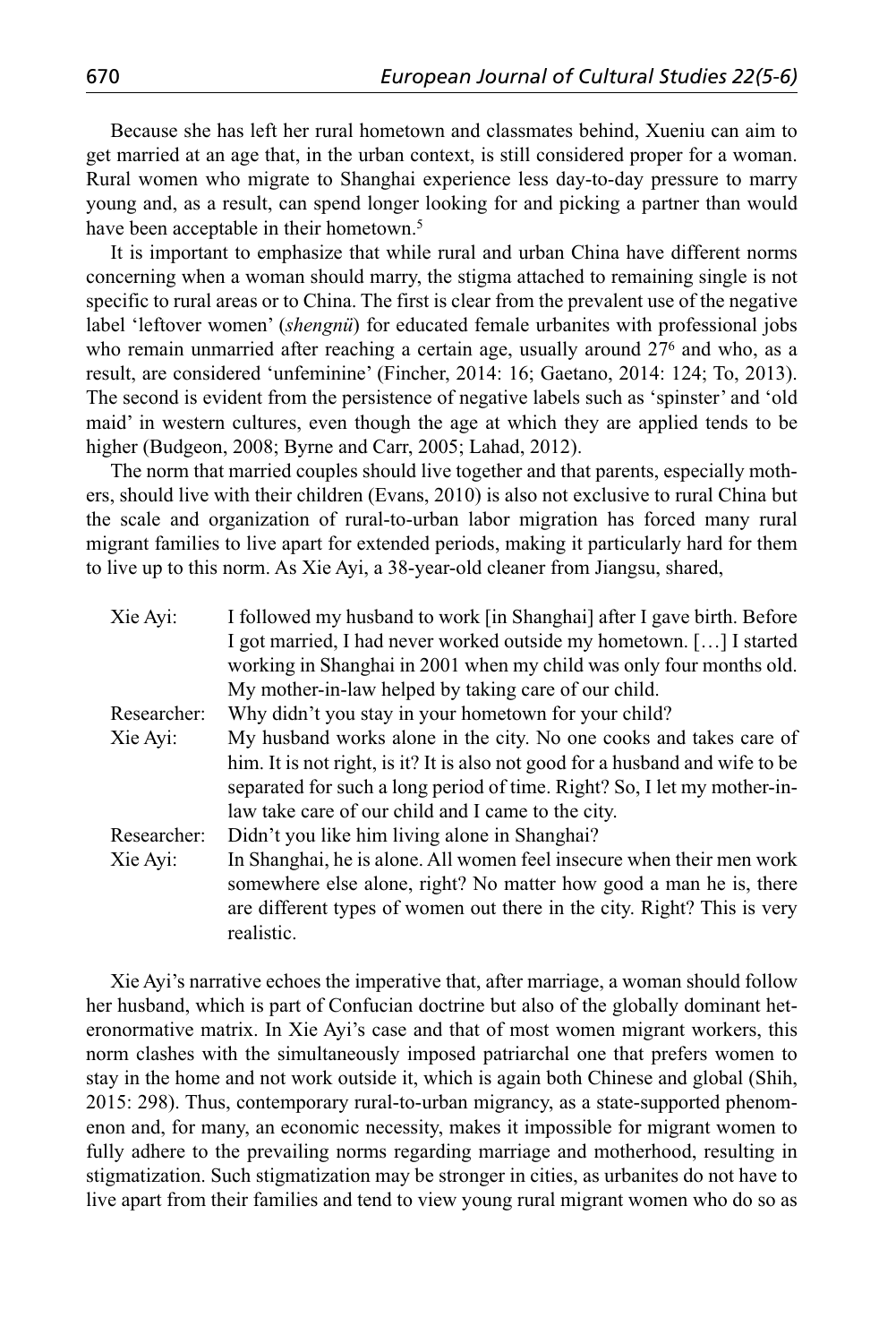potential sexual seducers and thus as threats (Sun, 2010). Before outlining how rural migrant women deal with the stigmatization of their singlehood or married life in Shanghai and their hometown, we first specify how stigmatization works and how it may be countered.

## **Stigmatization and how to counter it**

The sociologist Erving Goffman (1986 [1963]: n.pag.) defines stigma as 'the situation of the individual who is disqualified from full social acceptance'. Social disqualification occurs because of a perceived deficiency in relation to a norm that is usually accepted both by those who stigmatize and the stigmatized (Goffman, 1986 [1963]: 88).7 Consequently, on the part of the stigmatized, 'shame becomes a central possibility, arising from the individual's perception of one of his [*sic*] own attributes as being a defiling thing to possess, and one he can readily see himself as not possessing' (Goffman, 1986 [1963]: 7).

In Xie Ayi's remarks, cited above, a sense of her potential stigmatization for not being a proper wife and mother is perceptible; her questioning interjections – 'Right?' – invoke and affirm the norm of living with your family, while her references to it not being 'good' for a husband and wife to be apart for long and to the danger of her husband having an affair if left uncared for in the city mark deficiencies perceived as meriting stigmatization and shame. Although 'extramarital love' (*hunwaiqing*) by husbands is not highly stigmatized in China because of the country's long history of polygamy and concubines (Farrer and Sun, 2003), wives are conditioned to fear their husband's infidelity and to see 'women out there' as a threat in the face of which they should remain constantly vigilant. This vigilance is complicated by the distance between spouses that labor migration enforces, even when they work in the same city (because of the prevalence of gendersegregated dormitories; Ma and Cheng, 2005).

Yang and Kleinman (2008), who focus on stigma in Chinese culture, relate it to losing 'face' in a social (*mianzi*) or moral (*lian*) sense. The first refers to the 'embodiment of social power in the interpersonal field', while the second consists of 'the group-evaluation of a person's moral reputation, record for fulfilling social-exchange obligations, and status as a good human being' (Yang and Kleinman, 2008: 401). For Yang and Kleinman, stigma is primarily a moral experience that, in China, has collective repercussions because individuals are seen as bound to their families and because negativity (bad luck, deviance and even death) is considered highly contagious. Stigmatized individuals and their families are viewed as subjected to a 'social death' that finds expression in acts of 'social distancing and rejection' and leads to a loss of 'relationships' (*guanxi*), considered as a form of social capital in Pierre Bourdieu's sense (Yang and Kleinman, 2008: 402, 405).

While Yang and Kleinman use the examples of schizophrenia and AIDS, other studies specifically refer to the stigmatization of rural-to-urban migrants in China. Li et al. (2006: 7–9) show such migrants facing various forms of 'enacted stigmatization' (stereotyping, separation, status loss, discrimination, unfair treatment and exclusion), resulting in a 'felt stigmatization' that produces high degrees of social isolation and mental health problems. The effects of stigmatization, however, are mitigated by the financial gains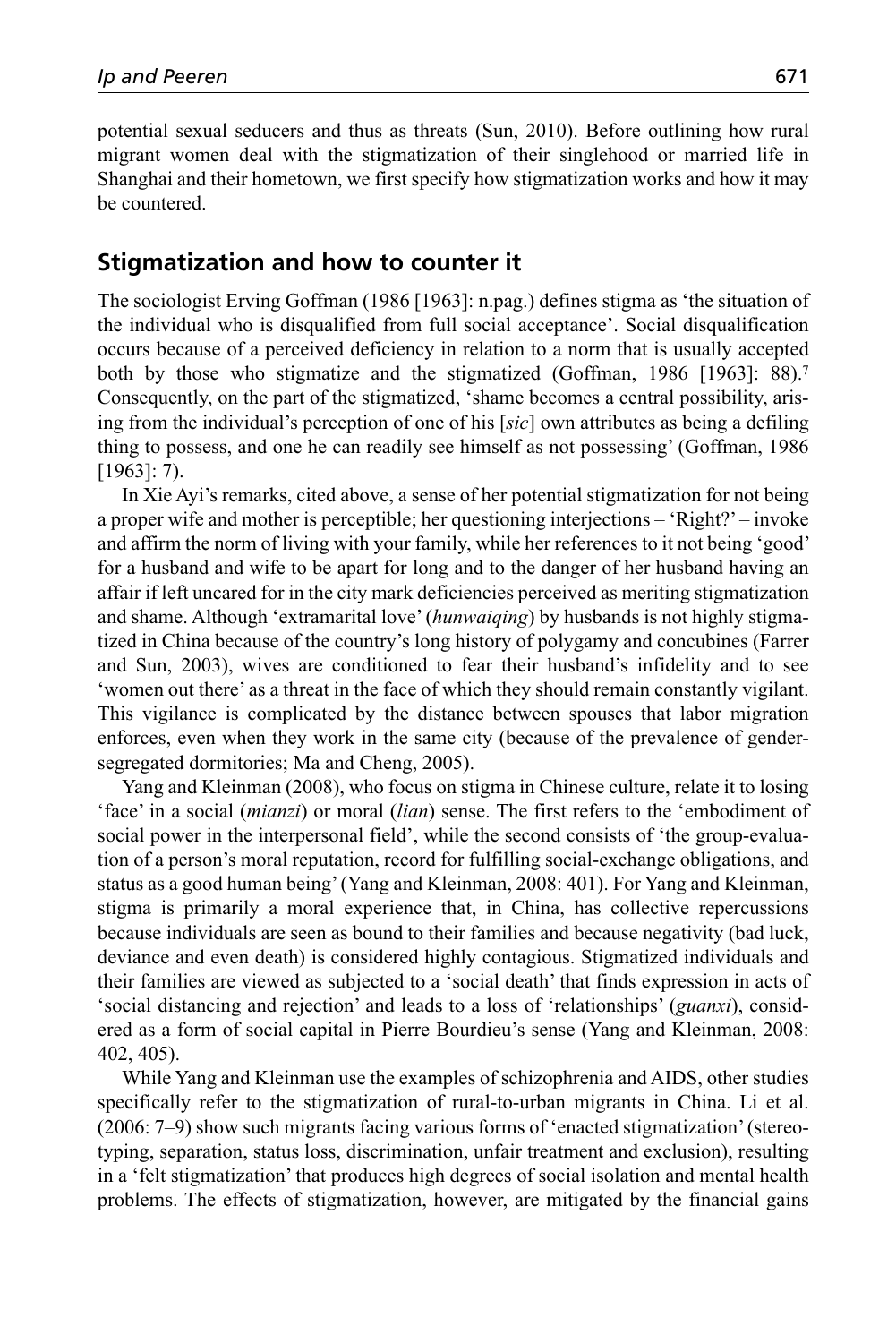rural-to-urban migration offers and by the fact that migrant workers expect to be stigmatized and steel themselves against it (Li et al., 2006: 12).

A similar qualification is proposed in a study by Guan and Liu (2013), who consider the perspectives of both stigmatizing urbanites and stigmatized migrants. Their research in Tianjin shows that rural migrants are indeed stigmatized by the urban population – as having an unattractive physical appearance, constituting a potential peril and coming from discredited places – and feel socially excluded as a result. However, they also develop several coping strategies: blaming stigmatization on external factors (such as the *hukou* system) rather than internalizing it, reversing stigmatization by characterizing the urban population as deficient or developing an urban identification.

Significantly, Li et al. (2006: 12) point out that the forms and effects of migrant workers' stigmatization are mediated by various factors, including gender. For both men and women, 'migration is associated with increased sexual risk behaviors in urban areas' (Sudhinaraset et al., 2012a: S68; see also Dai et al., 2015; Pei, 2011). However, rural migrant women face additional stigma. It is not uncommon for migrant women to end up working in the booming sex industry (Liu, 2012; Zheng, 2003) or to become mistresses to married men. The growing awareness of this within China casts a suspicion of impropriety over all rural migrant women (Gaetano, 2004). Negative categorizations are reinforced in the mass media, with many films and television series blaming young, single migrant women for destabilizing urban families (Sun, 2004; Zurndorfer, 2015).

The stigma attached to women with rural backgrounds in Shanghai is strongly sensed by these women and seen to affect their ability to find a desirable marriage partner. Elaine, a 27-year-old hairstylist from Hubei, noted:

It is nearly impossible to dream that Shanghainese men would like to marry us rural women, because of our low social status.

Thus, rural migrant women feel excluded from the Shanghai marriage market, considered undesirable not because of being well educated or having a successful career, like urban 'leftover women', but because of their rural origins. As a result, most rural migrant women who arrive in Shanghai unmarried end up marrying rural migrant men, often from their home provinces (Zhang, 2013).

Besides being stigmatized in Shanghai, rural migrant women also face potential stigmatization in their hometowns. Several of our research participants said that they worry about relatives and friends in their rural hometown spreading gossip about their supposed 'immorality' in the city. Such 'immorality' is ascribed particularly to women working in urban hair and beauty salons, who are rumored to be 'playgirls' (Ip, 2017: 569). Xiuxiu, a 24-year-old married waitress, shared that she never wears fashionable clothes from Shanghai in her hometown, as this could cause her to be seen as involved in 'dirty business' in the city. Her story underlines that the fear of being stigmatized in their rural communities for behavior seen as improper for a single or married woman is strong, but it also affirms that rural migrants develop coping strategies to avoid it (Guan and Liu, 2013; Li et al., 2006). We found that such strategies often rely on exploiting the distance between the rural hometown and the city, which allows migrant women to create a 'double biography' (Goffman, 1986 [1963]: 78) and to engage in behavior in Shanghai, such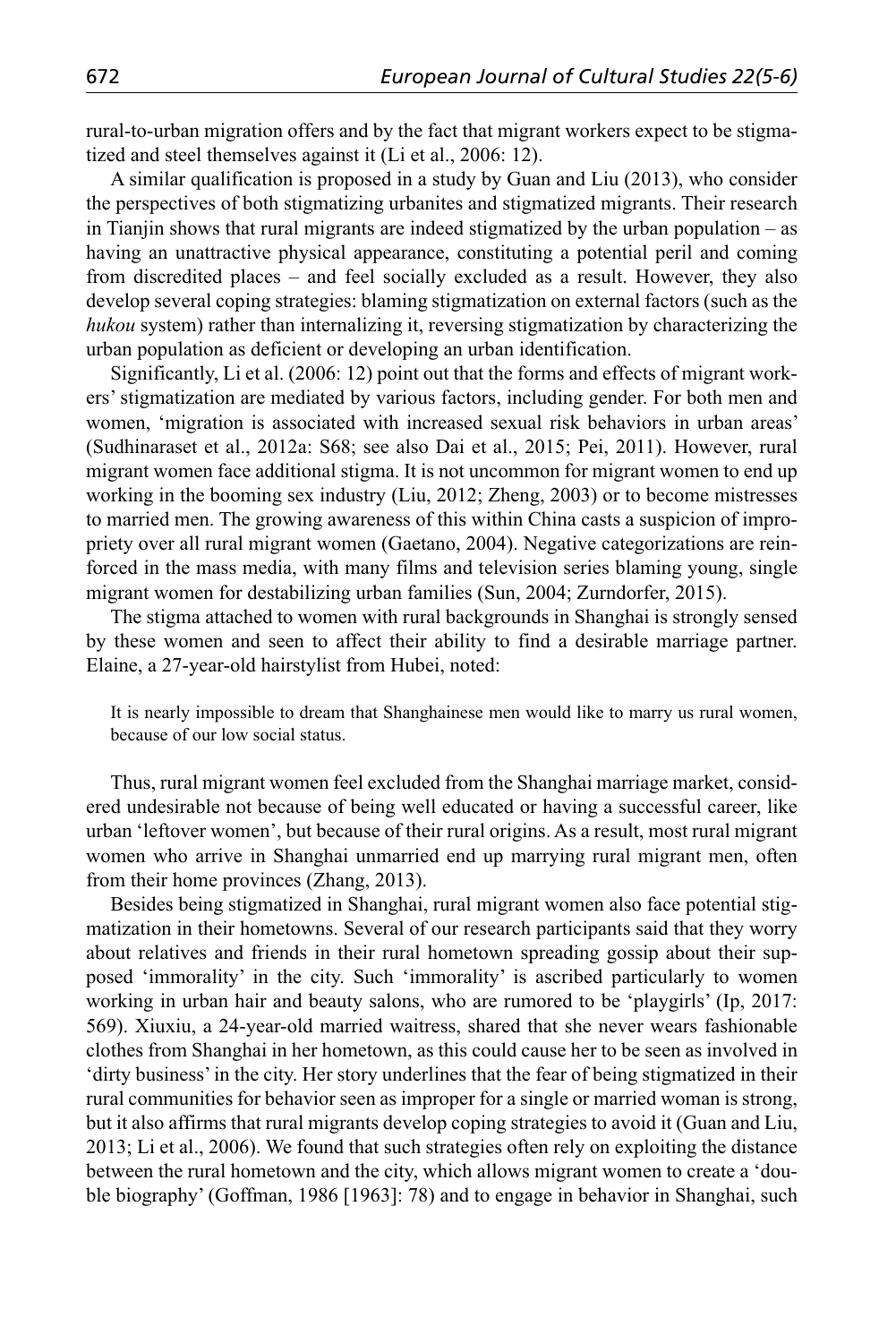as cohabitating with a boyfriend, that counters the 'traditional moral standards' of rural China (Farrer and Sun, 2003: 3).

In the remainder of the article, we present a qualitative analysis of the interviews conducted with our research participants. We proceed from a discussion of the tendency for rural-to-urban migrant women to adhere to the prevailing norms (which may themselves be disagreed on, as is the case, for example, with what exactly it means to be 'single') to examining what happens when, mostly by necessity, they depart from the norm and face stigmatization. Finally, we trace the different modalities of agency mobilized to avoid or challenge such stigmatization, showing how rural migrant women preempt stigmatization (predominantly in their rural hometown) of their continuing singlehood or divorce by maximizing the distance between their hometown and the city, and counter stigmatization (predominantly in the city) of living apart from their family by minimizing the distance between themselves and their husband. On the basis of our analysis, we conclude that the assertion that their experience as migrants moving between rural and urban China has led to the formulation of 'new life goals' (Pei, 2011) does not extend to these women's attitudes toward singlehood and marriage, which mostly remain in line with existing norms. This, however, does not mean they have no agency; by strategically reconfiguring their relationship to urban and rural norms as they move between these contexts, rural migrant women act to make their lives more livable (Butler, 2004).

#### **Adhering to the norm – but what norm?**

Upon being asked whether they were single, 34 research participants affirmed they were and 39 research participants said they were not. The motivations given by those who identified as 'single' ranged from not having a boyfriend (24), not being married (3) or not being serious with a boyfriend (3) to being a widow (1). The motivations given by those who identified as 'not single' included being married (27) or remarried (1) and having a boyfriend (10) or girlfriend (1). Nine women at first did not understand the question (as discussed in the methodology section). Upon being told that some migrant women may consider themselves single because they live away from their husband or boyfriend, three of these women affirmed they felt single because they worked in the city alone or were not living together with their husband or boyfriend. Six of the nine noted that they did not feel single because they had a good relationship with their husband.

Being 'single' can be understood as referring to the legal status of not being married, divorced or widowed. As such, it covers a range of relationship statuses from having no relationship at all to being in a relationship that, in all but legal status, is equal to marriage. As a self-description, being 'single', then, can have very different meanings, with *danshen's* possible signification of 'being alone' and the current popularity of the designation 'leftover women' (Fincher, 2014; Gaetano, 2015; To, 2015; Wallis and Shen, 2018) further complicating the picture in China.<sup>8</sup> What becomes clear from the aggregated answers of our research participants is that although being 'single' is most commonly taken as referring to not being in a relationship at all (in contrast to being 'leftover', which refers specifically to being unmarried as an urbanite<sup>9</sup>), it is also interpreted in other ways. This in turn suggests that truly understanding what the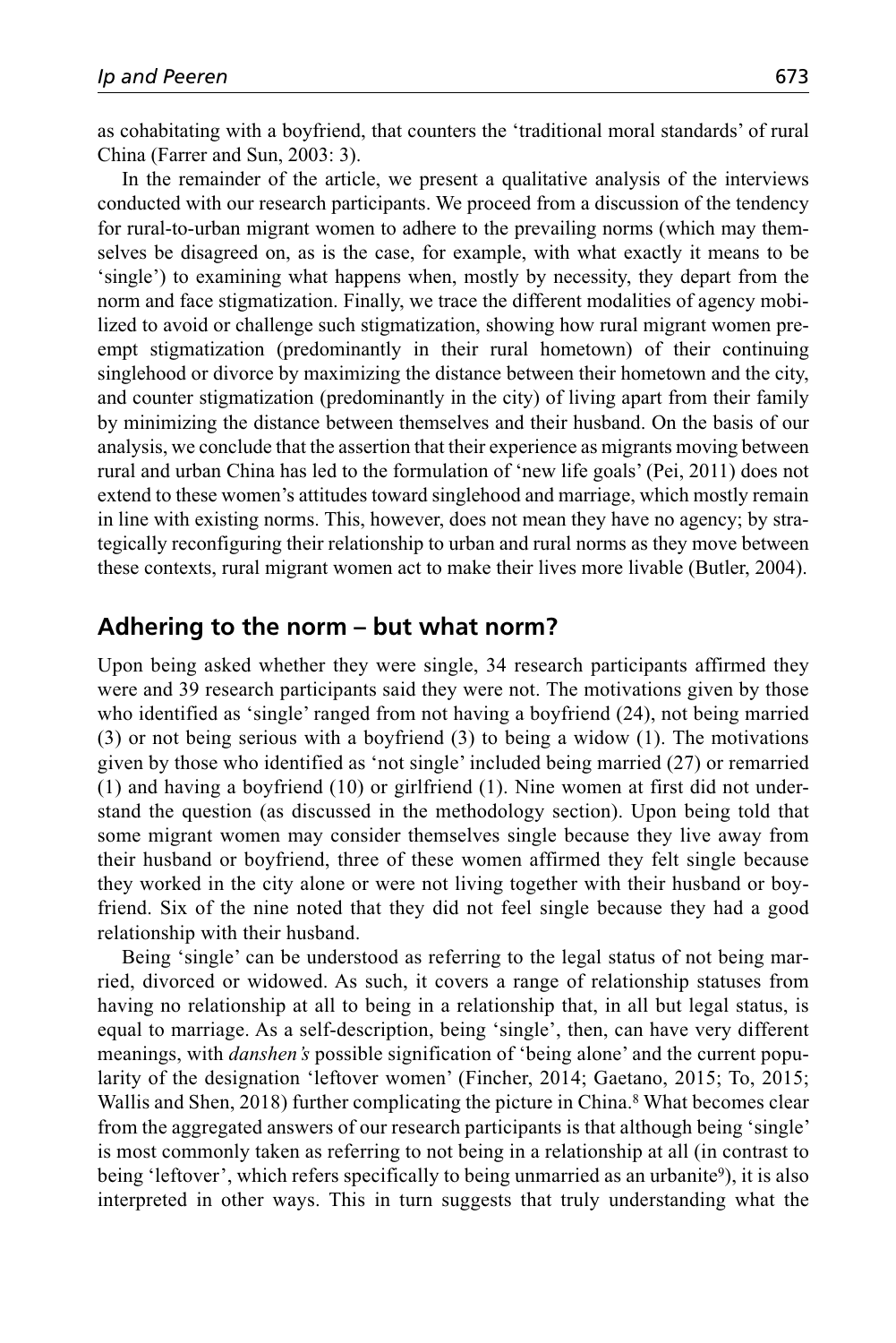migrant women's answers reveal about their relation to the rural and urban norms and stigmas associated with singlehood and marriage requires a detailed qualitative analysis.

As noted, all but one of the unmarried research participants expressed a wish to get married at some point; many also indicated an adherence to the norms concerning when they should marry and how they should find a husband that prevail in their rural hometown:

My parents have been helping me to look for a husband. I want to get married as soon as possible. (Miumiu, 26-year-old hair stylist from Anhui)

My parents will not allow me to get married at the age of 20. I think they will approve my marriage when I am 23 to 24. I will listen to their advice and follow their guidance. If they arrange blind dates for me in my hometown, that's fine by me. (Wu Siqi, 18-year-old beautician's apprentice from Anhui)

These responses show that fulfilling parents' expectations and allowing them to play an active part in their search for a husband continues to be of great importance to the migrant women. At the same time, their geographical distance from the rural hometown and its norms gives them some room for negotiation. Miumiu, for example, indicated that, at 26, she felt pressured by her parents to get married and allowed them to help her by setting her up on blind dates, but she also insisted that she would have to have a certain 'feeling' for her potential husband. Similarly, 29-year-old bank employee Liu Hua, from Ha'erbin, after noting that she had already been on more than 30 blind dates, said, 'if I cannot find the one, I would not marry a random man. I want to be happy after getting married'. Here, going on blind dates emerges as a win–win strategy, allowing the migrant women to please their parents and to somewhat assuage the stigma of enduring singlehood, while also asserting 'greater autonomy and control over their immediate futures' (Gaetano, 2015: 113).

Interestingly, whereas we found almost universal affirmation of the norm that a woman should marry at some point, conflicting perspectives emerged regarding when a woman would no longer be considered single. Several research participants remarked that only being married or engaged would take them out of that category:

I have a sick boyfriend at home. I think of myself as single. I think only when I get married it will be a real relationship and I will no longer be single. (Helen, 31-year-old chef from Shenyang)

If I have a boyfriend, I am still single. I'm not single if I'm engaged. (Chen Qian, 20-year-old beautician from Anhui)

In contrast, other research participants felt that having a boyfriend was enough to no longer be single:

I have a boyfriend now, how can I be labeled as single? (Yao Ayi, 45-year-old domestic worker from Jilin)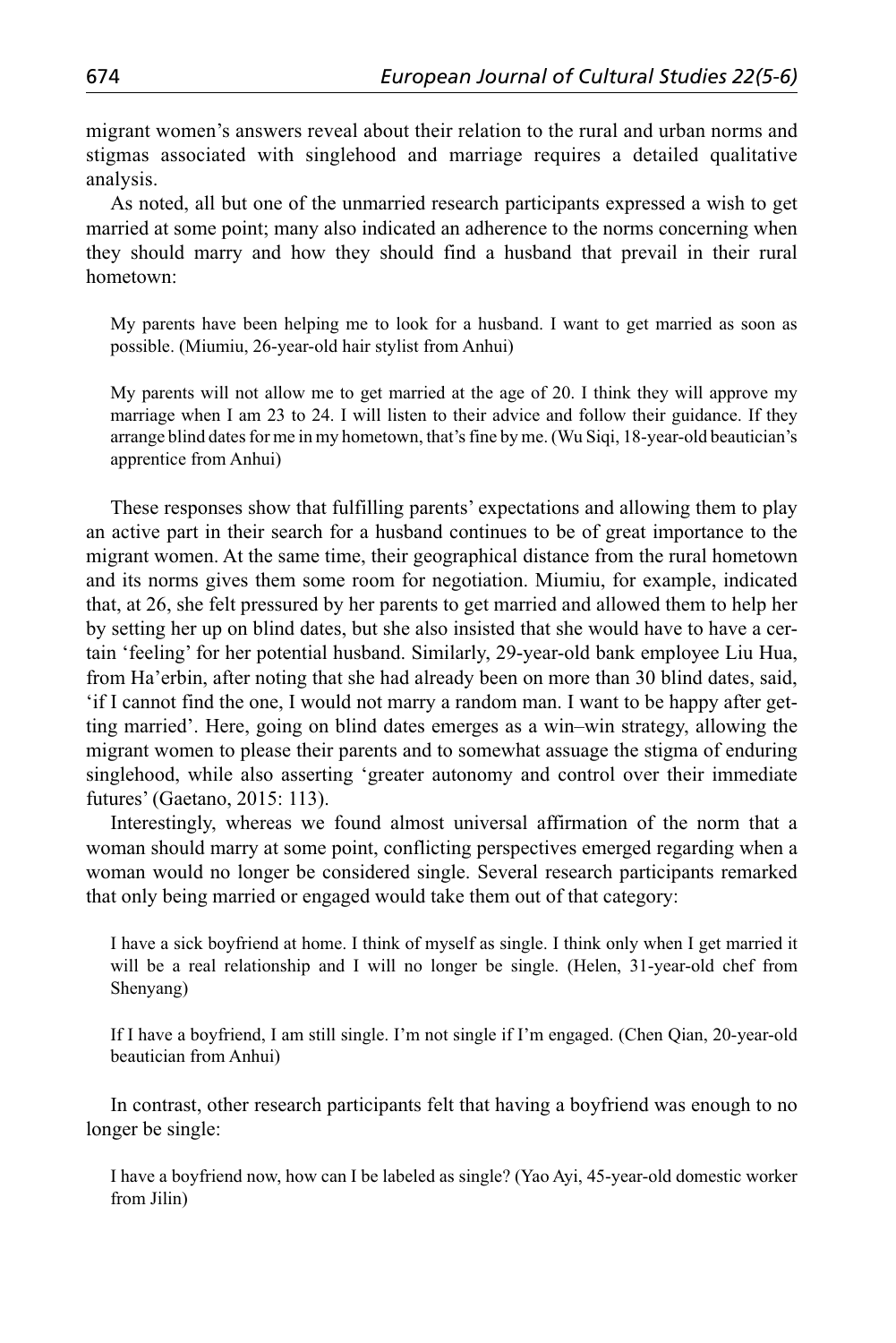If I was not yet married but had a boyfriend, then I would also not be single. I am more traditional. Some people may not think like this now if they have a boyfriend or girlfriend, they may feel that they are still single. But I don't. (Yuki, 32-year-old hairstylist from Fujian)

Yuki's assertion that it is 'traditional' to feel that having a boyfriend makes you no longer single stands in tension with the responses of Helen and Chen Qian, who adhere to the traditional norm of marriage as, in Helen's words, the only 'real relationship'. This shows that different norms may coexist and be thought of as 'traditional', especially at times when significant changes are occurring in the practices subject to the norm. In this case, it may be surmised that, in the context of rising marriage ages and the exigencies of migrant labor, relationships with boyfriends in the cities have become more prevalent and consequently more likely to be seen as a meaningful relationship status distinct from being single. The fact that norms are not necessarily stable or fully shared opens up space for their negotiation and reshaping. In the following section, we discuss how rural-to-urban migrant women develop modalities of agency that allow them to avoid or counter the stigmatization incurred by not living up to or challenging the prevailing norms of singlehood and marriage in the urban and rural context.

## **Stretching the norm and countering stigmatization**

Besides appealing to different, sometimes conflicting, 'traditional' norms to legitimate the relationships they had or desired, some migrant women expressed adherence to certain norms, while indicating a willingness to (temporarily) challenge others. Thus, Zhuangzhuang stressed the properness of her relationship with her boyfriend, to whom she was engaged, while also noting, 'I don't want to get married at this young age. Marriage means a lot of responsibilities and burdens'. Since, in rural China, a woman's responsibilities after marriage generally include bearing children and taking care of the home, getting married would restrict her career opportunities. In addition, Zhuangzhuang expressed a fear of her marriage ending in divorce, which she felt had become the new normal in China (Lu and Wang, 2013: 64).10 Although, at the age of 24, the normative expectation in her rural hometown would be for marriage to closely follow engagement, it seems that getting engaged is a way for Zhuangzhuang to postpone the responsibilities and risks associated with marriage, while earning money and developing her professional skills in Shanghai.

The desire to postpone marriage, for various reasons, was not uncommon among our informants:

I'm too busy now. I will get married when I'm 28. (Zoe, 22-year-old property agent from Jiangxi)

I am single now and have no boyfriend. I haven't fallen in love for three years. I don't need love. I am too busy with work. Time is too intense now. If I get married, I would like to change jobs, but still work in Shanghai. However, I would see what my husband would want, and I would follow him. (Phoebe, 21-year-old acting restaurant supervisor from Jiangxi)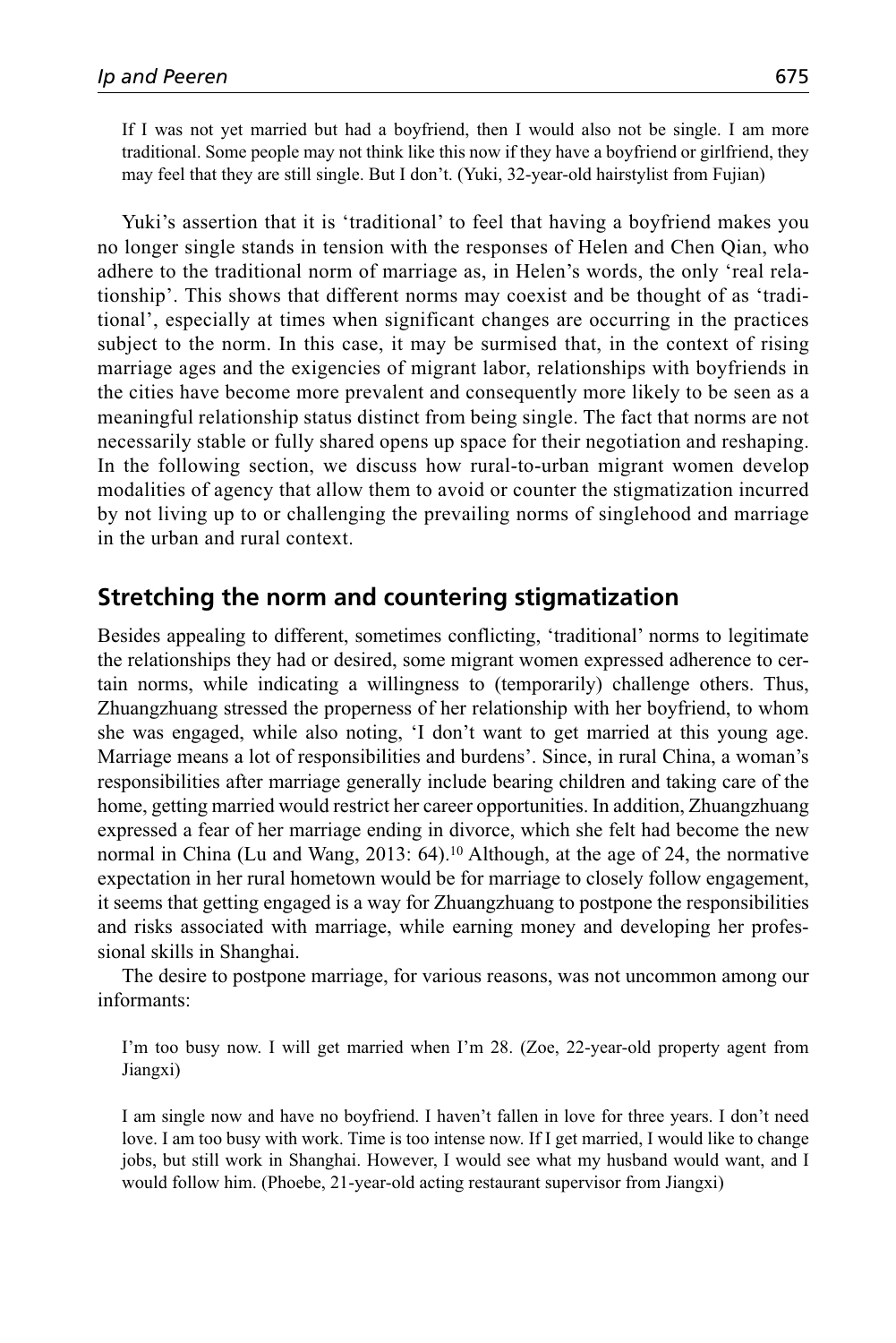Both Zoe and Phoebe ascribed their desire not to want to fall in love or get married yet to the pressures of their jobs, with Phoebe, who had no boyfriend at the time of the interview, indicating that if she did get married, she would want a different, presumably less stressful job and would abide by her husband's wishes regarding their future, even if that meant leaving Shanghai. Phoebe's statement, crucially, is less an expression of an active wish to defy the prevailing marriage norms than a sign of her realization that, at the time of the interview, she simply could not live up to them.

Some women did deliberately transgress rural norms. Nana, a 23-year-old beautician from Sichuan, married a man from Anhui against her parents' wishes and left her children with her parents-in-law there. Anan, a 26-year-old saleswoman from Fujian, got married much later than her friends from her rural hometown to a Shanghai man because 'Shanghai men treat their women tenderly and are willing to do chores'. Although Anan's story suggests that Gaetano (2015: 112) is right to argue that labor migration 'provides young rural women the chance to imagine different futures that could be achieved through making a better match than would be available in the countryside', we have already noted that migrant women do not usually end up marrying urban men and that when they make unconventional choices, they face stigmatization, especially in their rural hometown, and have to find ways to deal with this.

Thus, when asked whom she had told about her relationship with her boyfriend, Jojo, a 26-year-old hairstylist from Jiangsu, said,

Only my sister knows. I don't want my parents to worry about this. They will ask a lot of questions.

Meimei, whose situation we discussed earlier, adopted a similar strategy of withholding information with regard to her divorce:

Since I was 17 years old, I have been working in the city. My parents do not ask me about my situation and even if they did ask, I would not tell them because I think I am a grown-up now.

Both Jojo and Meimei engage in what Goffman (1986 [1963]) refers to as 'role and audience segregation' (p. 63) by choosing what (not) to reveal to certain people. Significantly, Meimei's remark that her parents do not ask her about her life in Shanghai suggests that audiences may also segregate themselves by refraining from seeking out information that could give cause for stigmatization (especially since, in the Chinese context, stigma extends to the entire family).

Goffman (1986 [1963]) repeatedly stresses that moving away from one's community facilitates audience segregation and makes possible the creation of a 'double biography': one for those who knew you where you lived before and one for those in the new environment (p. 78). The resulting 'biographical discontinuity' may be 'bridged' in various ways, including by gossip traveling between the two groups (Goffman, 1986 [1963]: 78). In the case of Chinese rural-to-urban migrants, there is rarely a complete separation between the two contexts as people from the same hometown tend to cluster together in the cities. When information or gossip travels from the city to the rural hometown, this may interfere with the migrant's attempt to 'preserv[e] a good memory of himself [*sic*]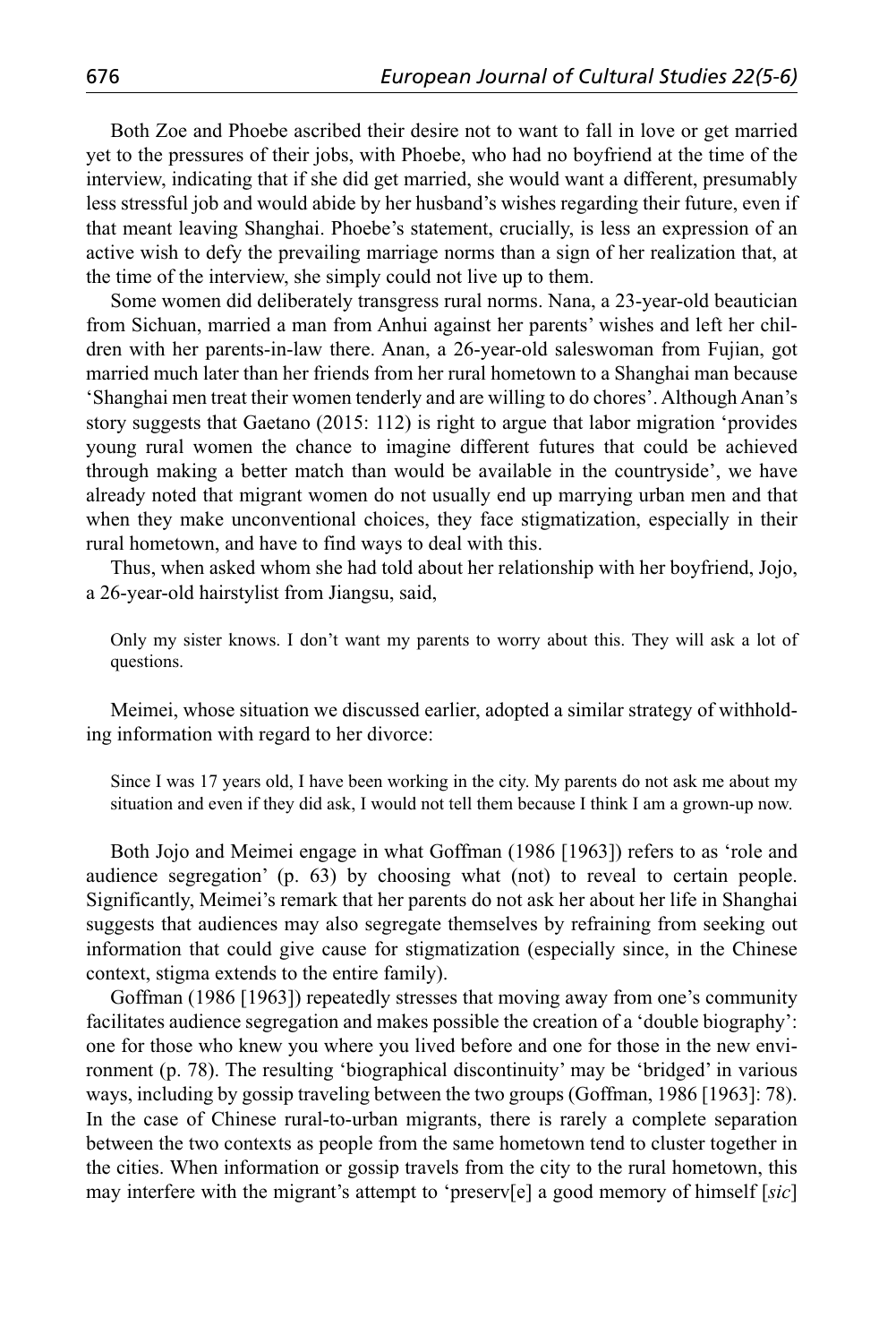among those with whom he no longer lives' (Goffman, 1986 [1963]: 78). Thus, Meimei anticipated that if news of her divorce were to reach her hometown, this would result in anxiety on the part of her parents and negative judgment on the part of the wider community.

In contrast to the women who exploit the distance between their rural and urban homes to avoid rural stigmatization, married migrant women living apart from their husbands try to pre-empt urban stigmatization of their unconventional – if increasingly common – situation by minimizing the effect of physical distance on their relationship. Thus, several of our research participants took regular communication by phone as certifying that their marriage was being maintained in a proper manner and that the singlehood label (linked to that of the rural migrant woman as sexual predator) therefore did not apply in any way:

Single? No, I'm not single. I have a husband! He sends me messages every day. He likes to ask if I'm heading to work, whether I have eaten lunch or not, and whether I'm home already or not. We stay in touch every day. (Sanyi, 32-year-old apprentice masseuse from Anhui)

Do I feel I am single? No, no. I have very good relationship with my husband. I love him very much. He loves me very much, too. I was separated from him for one year, which was for us the longest period of separation due to migrant work. However, I felt that we were still not too distant from each other. I felt that we were still together, as we talked on the phone every day. (Wang Ayi, 43-year-old domestic worker from Anhui)

Wang Ayi added that she bought a mobile phone for her husband to ensure that they could stay in touch on an everyday basis. Less contact would presumably signal that the marriage was no longer being taken seriously and that physical distance had grown into emotional distance.

Besides using new technologies to bridge the distance, another strategy to certify the continued propriety of the marriage was to emphasize the existence of a relationship of trust and fidelity between the spouses. Thus, Hu Ayi, a 46-year-old domestic worker from Sichuan living away from her husband because of the requirements of their jobs, noted that 'it is difficult for us not to be apart', yet was at pains to stress that they have a marriage certificate and that 'our relationship is good and we trust each other'. The transgression of the norm that spouses should live together is here modulated by affirming the otherwise 'proper' nature of the marriage.

Research participants with husbands living elsewhere in Shanghai also used claims of regular contact to deny that they felt single or lonely and to certify that their marriage remained in good shape:

Single? No, I don't feel so. My husband is here. We have dinner together every day. (Xiang Ayi, 53-year-old domestic worker from Jiangsu)

I feel that [my husband] is always with me, so I don't feel I am single […] He is in Shanghai. We can see each other once a week. If he worked in another region and we didn't see each other, I would feel lonely. (Guiqiao Ayi, 40-year-old domestic worker apprentice from Shanxi)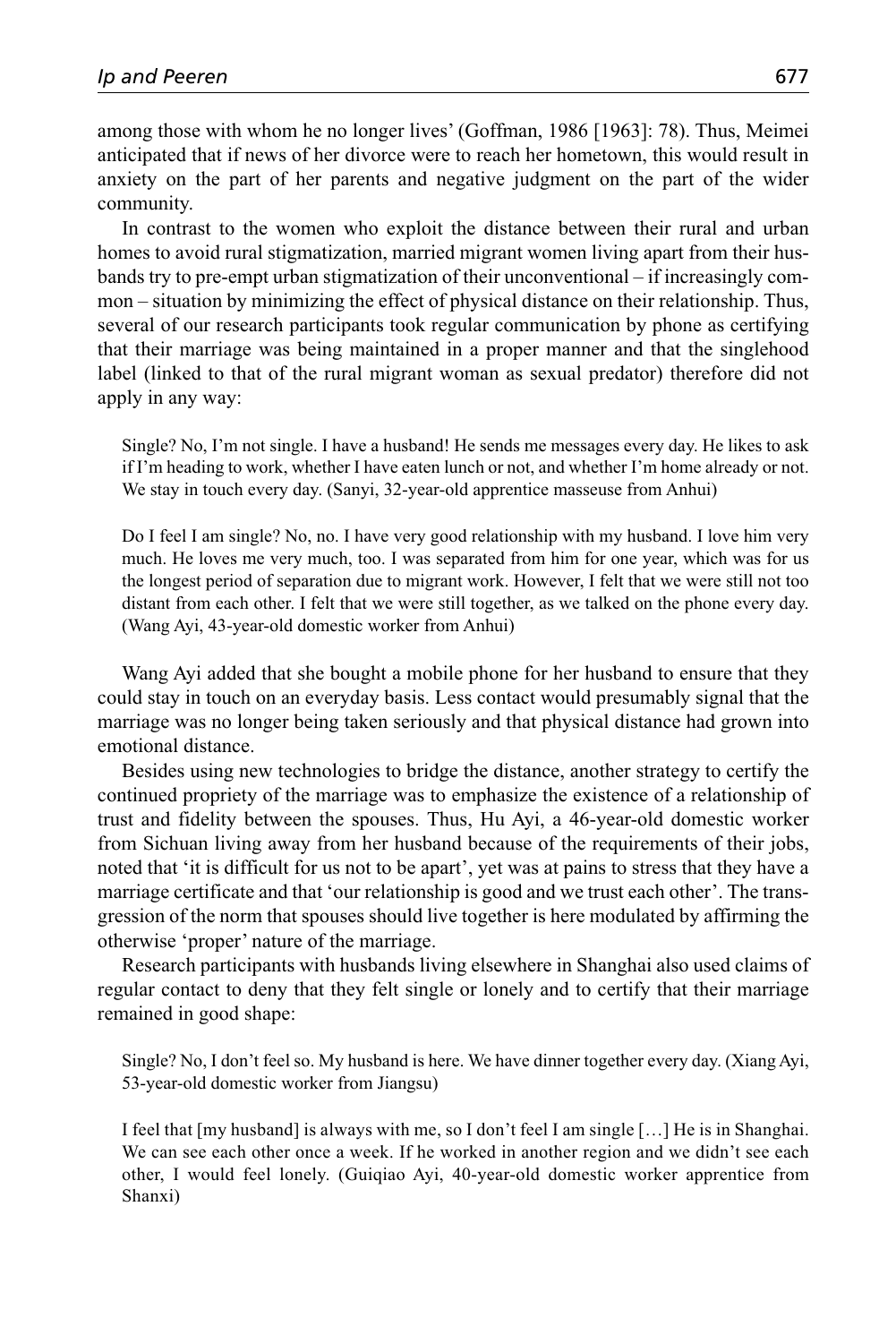These women minimize the distance between themselves and their husbands in order to counter the stigma attached to their non-normative living situation, which results from their precarious position on the Chinese labor market. Declarations like 'he sends me messages every day', 'we talked on the phone every day' and 'I call my husband every day', whether true or conceived as socially desirable responses, help married migrant women perform a bridging of the physical distance to their husbands in order to maintain the status of a 'good wife' in their own eyes and those of others.

Thus, our research shows that while migrant women living outside the prevailing norms of singlehood or marriage engage in various strategies that allow them to avoid or lessen stigmatization, they do not tend to actively contest or reject the norms. Only one research participant took an overtly non-normative stance in relation to singlehood and marriage. Anni, a 22-year-old bartender from Hunan, shared that she wished to remain single forever:

I only need to have a career, a job, my own car and a house. I don't need a boyfriend, husband or lover. Love is too hurtful. I am fine being alone and I can take care of my parents.

According to Anni, her job was not what was keeping her from following the norms, but the reason she did not want to follow them. Still, her remark about taking care of her parents shows that it remained important to her to adhere to the norm of filial piety. She also indicated that she thought of her parents in everything she did and would not go against their wish for her to marry someone from her hometown. By April 2016, 2 years after the first interview, Anni had gotten engaged, resigned from the bar, returned to her hometown and started working for a finance company there. This suggests that even those few rural-to-urban migrant women who appear to privilege their career aspirations and (financial) independence over getting married may still choose to adhere to the marriage norm when the opportunity presents itself.

## **Conclusion**

Our research has shown that rural-to-urban migrant women in Shanghai frequently transgress the conflicting norms of singlehood and marriage prevailing in rural and urban China, but that they do so mainly out of economic or emotional necessity rather than out of an active desire to change the norms. We found some evidence that, in Shanghai, 'migrant women have found the space, time, and means to postpone marriage and experiment with a burgeoning modern dating culture' (Gaetano, 2015: 112), but even those women who engaged in marriage postponement and experimentation maintained a strong desire to get married at some point to someone of whom their parents would approve. Similarly, although the fact that, according to some women, a steady relationship with a boyfriend would suffice to no longer count as single, and that this view was by some considered to be 'traditional', suggesting that the borders of singlehood are shifting, particularly in cities like Shanghai, marriage remains the normative ideal for which migrant women strive. In the end, the evidence of migrant women formulating genuinely 'new life goals' (Pei, 2011) with respect to singlehood and marriage remains restricted to a desire on the part of some of them for a longer period of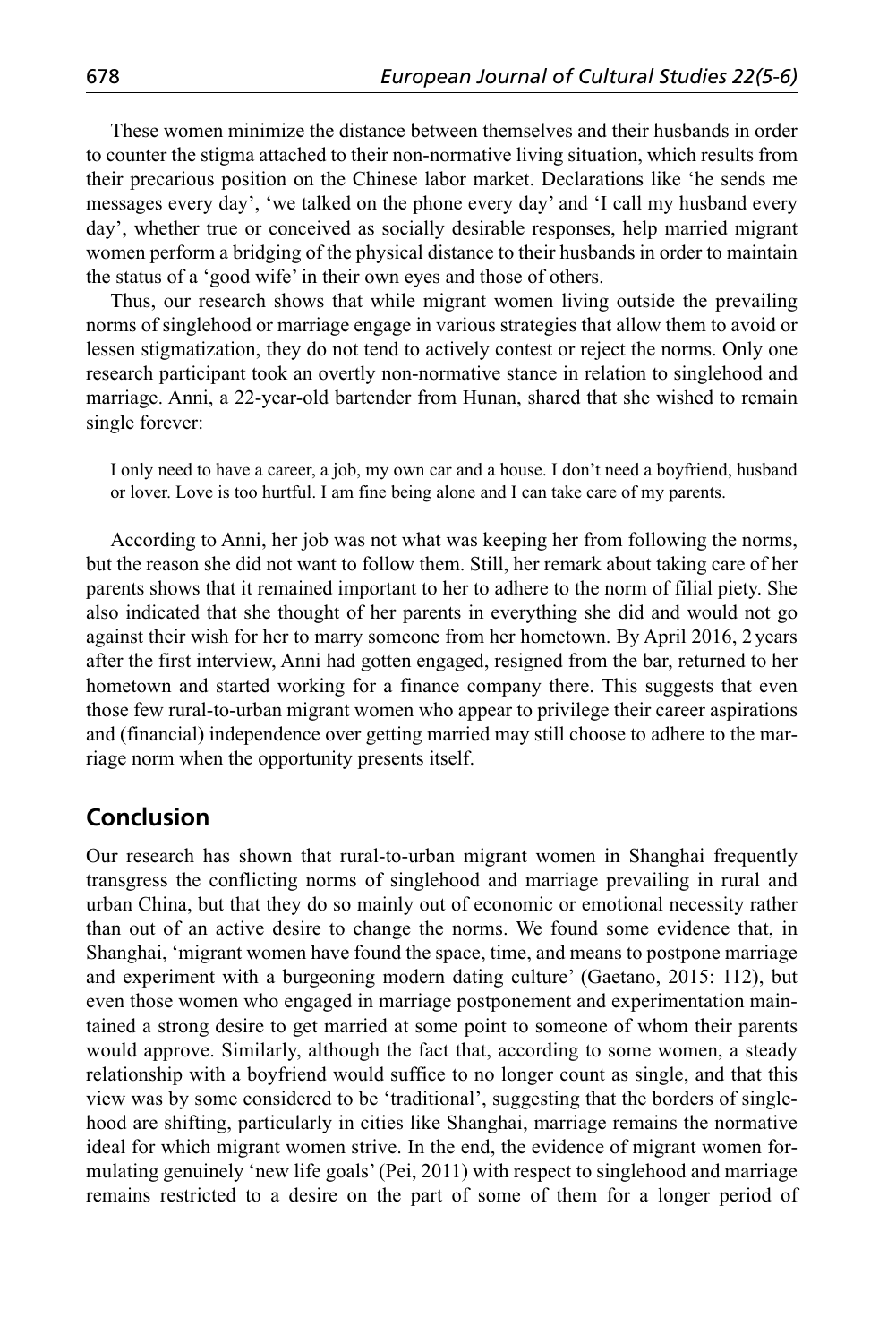singlehood, which allows them to pursue certain career goals and to be more selective when it comes to choosing a spouse.

One reason for this may be that unconventional, non-normative relationships, even if induced by economic necessity, remain subject to 'enacted' and 'felt stigmatization' (Li et al., 2006). To avoid or counteract this stigmatization, migrant women negotiate the conflicting norms of the urban context and their rural hometown in intricate and deliberate ways. Our findings show that single women mainly rely on maximizing the distance between the rural hometown and the urban workplace through audience separation and the creation of a double biography, while married women living apart from their husbands tend to minimize this distance through assertions of regular contact, mutual trust and fidelity. Future research will have to determine whether these coping strategies are or could be used in other contexts of internal and international migration where differences in (gender) norms between home and host environments lead to potential stigmatization in both contexts. What we have stressed here is that instead of dismissing these coping strategies because they do not amount to overt acts of resistance and subversion, they should be valued as modalities of agency through which rural migrant women in China make their lives more livable.

#### **Funding**

The author(s) disclosed receipt of the following financial support for the research, authorship, and/ or publication of this article: Esther Peeren's contribution to this article emerged from her role as PI in the project 'Imagining the Rural in a Globalizing World' (RURALIMAGINATIONS, 2018– 2023). This project has received funding from the European Research Council (ERC) under the European Union's Horizon 2020 research and innovation programme (grant agreement No 772436). Penn Tsz Ting Ip's contribution to this article was supported by the Humanities in the European Research Area (HERA) under the funded-project 'Creating the "New" Asian Woman: Entanglements of Urban Space, Cultural Encounters and Gendered Identities in Shanghai and Delhi' (SINGLE Project No. 586). The HERA SINGLE project was coordinated by Professor Christiane Brosius (Heidelberg University, Germany), Dr Melissa Butcher (Birkbeck, University of London, United Kingdom) and Professor Jeroen de Kloet (University of Amsterdam, the Netherlands).

#### **Notes**

- 1. We use *hanyu pinyin* (Chinese phonetic alphabet, the official romanization system used in the People's Republic of China (PRC)) as the transliteration system for Chinese words.
- 2. For a discussion of the similarities and differences between international and internal migration, see King and Skeldon (2010).
- 3. One outlier has an income of RMB90,000–RMB100,000 (=ca. US\$13,600–US\$15,000) per month. Importantly, in the urban context, all rural-to-urban migrant women tend to be seen as lower class, regardless of their income.
- 4. Translated by Penn Tsz Ting Ip.
- 5. Lu and Wang (2013) note that the average age of marriage in China went up from 22.79 in 1990 to 24.85 in 2010. For women, it went from 22.02 to 23.89 in this period. In cities, it went up from 23.57 in 1990 to 26 in 2010, in towns from 22.69 to 24.56 and in the countryside from 22.49 to 23.73. Because these numbers only include official marriages and not de facto marriages, they probably put the average age of marriage in the countryside too high.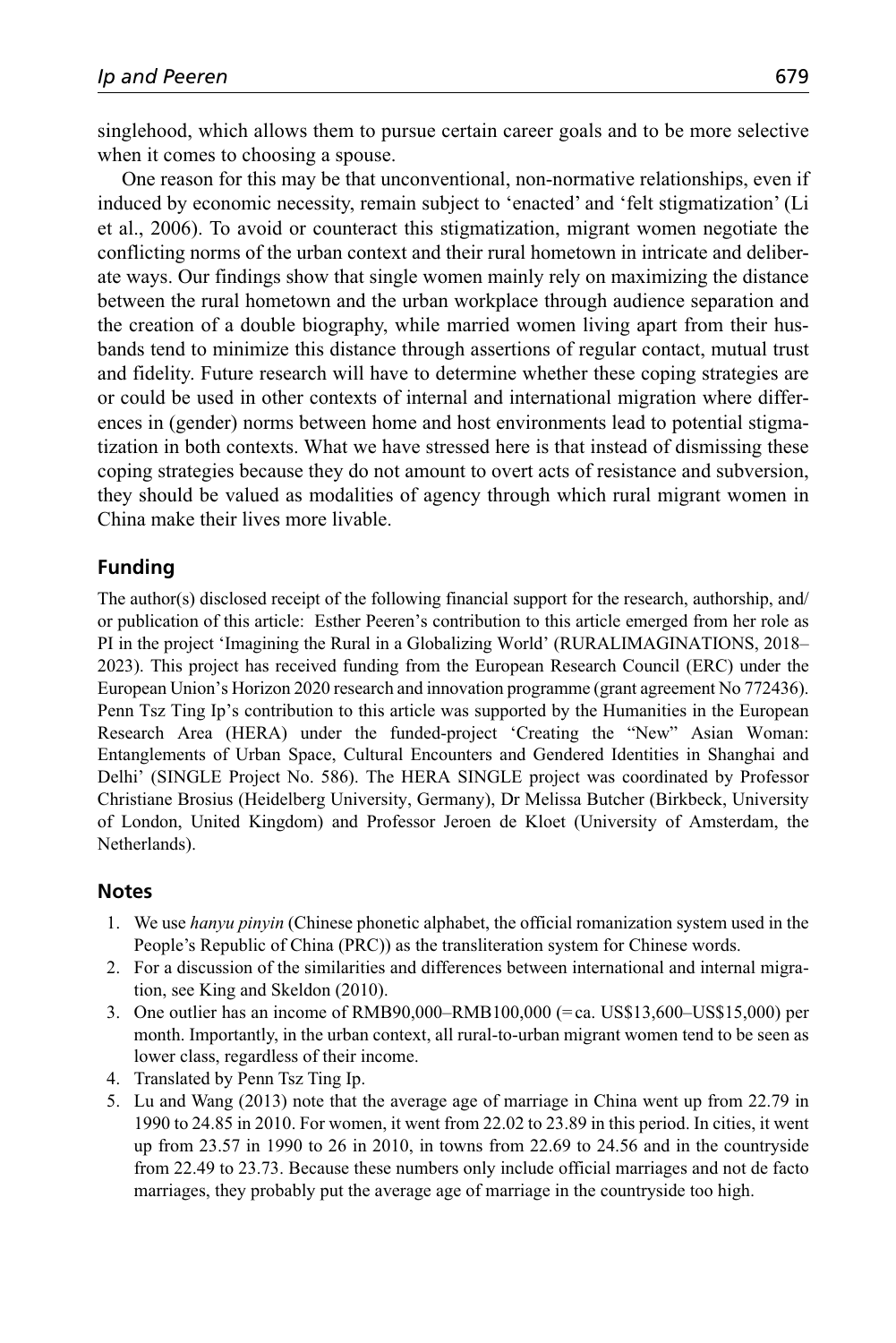- 6. According to the 2010 Chinese National Marriage Survey, 9 out of 10 men believe that women should be married before they are 27 years old. See National Bureau of Statistics (2012).
- 7. Although Goffman (1986 [1963]) mainly discusses stigma in relation to physical deficiencies, he also cites the example of the stigma attached, in America, to spinsterhood (p. 88).
- 8. Our data are not extensive enough to assess whether, in addition to its semantic ambivalence, there exist significantly different cultural understandings of *danshen* or 'single' in different regions of China. What our data do show, as indicated later in this section, is that among rural migrant women living in Shanghai, there is no agreement about whether someone stops being *danshen* when they are in a relationship or only when they marry. The meaning of *danshen*, therefore, is contested.
- 9. Terry, a 26-year-old advertising agent from Guangdong, makes clear that single rural migrant women fall outside the category of 'leftover' women:

*Shengnü* are those who demand a lot from their partners and as a result they have become leftover. It is because they can't find a man who suits their needs. But they must have certain qualifications to be leftover, for example high salary and high education, and they have their own thoughts.

10. Lu and Wang (2013) note that divorce cases in China increased from 800,000 in 1990 to 2.87million in 2011.

## **References**

Anagnost A (2004) The corporeal politics of quality (Suzhi). *Public Culture* 16(2): 189–208.

- Attané I (2012) Being a woman in China today: A demography of gender. *China Perspectives* 4: 5–15.
- Biernacki P and Waldorf D (1981) Snowball sampling: Problems and techniques of chain referral sampling. *Sociological Methods & Research* 10(2): 141–163.
- Budgeon S (2008) Couple culture and the production of singleness. *Sexualities* 11(3): 301–325.

Butler J (1993) *Bodies That Matter: On the Discursive Limits of 'Sex'*. London: Routledge.

Butler J (2004) *Undoing Gender*. New York: Routledge.

- Byrne A and Carr D (2005) Caught in the cultural lag: The stigma of singlehood. *Psychological Inquiry* 16(2–3): 84–141.
- Cheng Y, Han X and Dagsvik J (2011) Marriage pattern in the city of Shanghai. *Chinese Sociology & Anthropology* 43(4): 74–95.

China Internet Information Center (2000) Expert on revision of the marriage law. Available at: <http://www.china.org.cn/english/2000/Nov/4419.htm> (accessed 13 March 2018).

- China Labor Bulletin (n.d.) Migrant workers and their children. Available at: [http://www.clb.org.](http://www.clb.org.hk/content/migrant-workers-and-their-children) [hk/content/migrant-workers-and-their-children](http://www.clb.org.hk/content/migrant-workers-and-their-children) (accessed 13 March 2018).
- Croll E (1981) *The Politics of Marriage in Contemporary China*. Cambridge: Cambridge University Press.
- Dai W, Gao J, Gong J, et al. (2015) Sexual behavior of migrant workers in Shanghai, China. *BMC Public Health* 15: 1067.
- Evans H (2010) The gender of communication: Changing expectations of mothers and daughters in urban China. *The China Quarterly* 204: 980–1000.
- Fan CC (2002) The elites, the natives, and the outsiders: Migration and labor market segmentation in urban China. *Annals of the Association of American Geographers* 92(1): 103–124.
- Fan CC (2003) Rural-urban migration and gender division of labor in transitional China. *International Journal of Urban and Regional Research* 27(1): 23–47.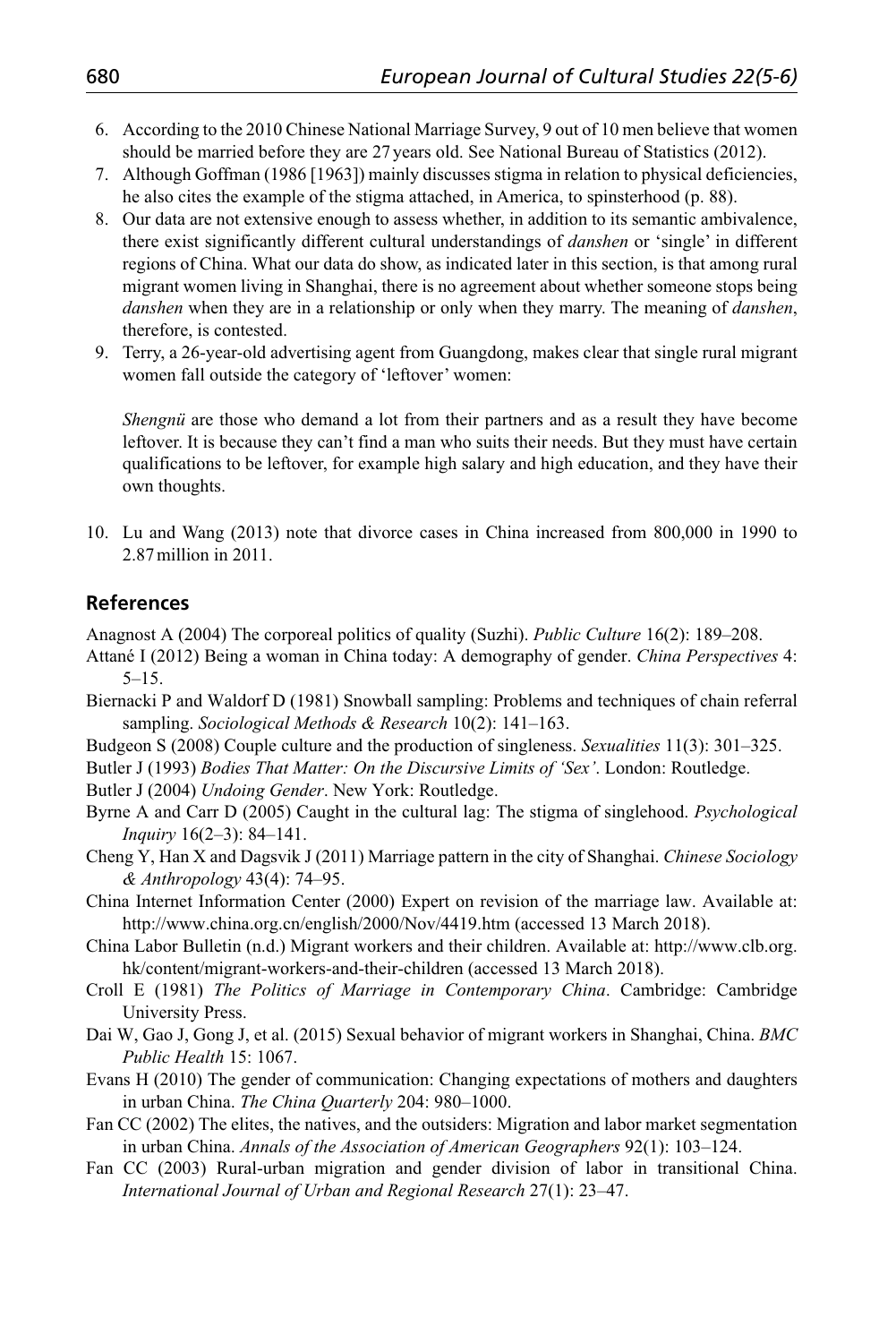- Fan CC and Li L (2002) Marriage and migration in transitional China: A field study of Gaozhou, western Guangdong. *Environmental and Planning A* 34(2): 619–638.
- Farrer J and Sun ZX (2003) Extramarital love in Shanghai. *The China Journal* 50: 1–36.
- Fincher LH (2014) *Leftover Women: The Resurgence of Gender Inequality in China*. London: Zed Books.
- Gaetano AM (2004) Filial daughters, modern women: Migrant domestic workers in post-Mao Beijing. In: Gaetano AM and Jacka T (eds) *On the Move: Women in Rural-to-Urban Migration in Contemporary China*. New York: Columbia University Press, pp.41–79.
- Gaetano AM (2014) 'Leftover women': Postponing marriage and renegotiating womanhood in urban China. *Journal of Research in Gender Studies* 2: 124–149.
- Gaetano AM (2015) *Out to Work: Migration, Gender, and the Changing Lives of Rural Women in Contemporary China*. Hong Kong: Hong Kong University Press.
- Gaetano AM and Jacka T (eds) (2004) *On the Move: Women in Rural-to-Urban Migration in Contemporary China*. New York: Columbia University Press.
- Goffman E (1986 [1963]) *Stigma: Notes on the Management of Spoiled Identity*. New York: Simon & Schuster.
- Guan J and Liu L (2013) Recasting stigma as a dialogical concept: A case study of rural-tourban migrants in China. *Journal of Community & Applied Social Psychology* 24: 75–85.
- Ip PTT (2017) Desiring singlehood? Rural migrant women and affective labor in the Shanghai beauty parlor industry. *Inter-Asia Cultural Studies* 18(4): 558–580.
- Ji Y (2015) Between tradition and modernity: 'Leftover' women in Shanghai. *Journal of Marriage and Family* 77(5): 1057–1073.
- Ji Y and Yeung W (2014) Heterogeneity in contemporary Chinese marriage. *Journal of Family Issues* 35: 1662–1682.
- King R and Skeldon R (2010) 'Mind the gap!' Integrating approaches to internal and international migration. *Journal of Ethnic and Migration Studies* 36(10): 1619–1646.
- Lahad K (2012) Singlehood, waiting, and the sociology of time. *Sociological Forum* 27(1): 163– 186.
- Lee J (2016) Migrant workers forced into long-distance marriages. Available at: [http://www.china.](http://www.china.org.cn/china/2016-07/19/content_38904636.htm) [org.cn/china/2016-07/19/content\\_38904636.htm](http://www.china.org.cn/china/2016-07/19/content_38904636.htm) (accessed 13 March 2018).
- Li N, Lin W-H and Wang X (2012) From rural poverty to urban deprivation? The plight of Chinese rural-urban migrants through the lens of *Last Train Home. East Asia* 29: 173–186.
- Li XM, Stanton B, Fang X, et al. (2006) Social stigma and mental health among rural-to-urban migrants in China: A conceptual framework and future research needs. *World Health Population* 8(3): 14–31.
- Liu FW (2011) Text, practice, and life narrative: Bridal lamentation and a daughter's filial piety in changing rural China. *Modern China* 37: 498–527.
- Liu M (2012) Chinese migrant women in the sex industry: Exploring their paths to prostitution. *Feminist Criminology* 7(4): 327–349.
- Lu JH and Wang XF (2013) 20 shiji 90 niandai yilai woguo hunyin zhuangkuang bianhua fenxi [An analysis of China's transformative notion of marital status since the 1990s]. *Social Sciences of Beijing* 3: 62–72.
- Luo W and Sun Z (2015) Are you the one? China's TV dating shows and the *Shen Nü*'s predicament. *Feminist Media Studies* 15(2): 239–256.
- Ma E and Cheng HLH (2005) 'Naked' bodies: Experimenting with intimate relations among migrant workers in South China. *International Journal of Cultural Studies* 8(3): 207–328.
- Mahmood S (2005) *Politics of Piety: The Islamic Revival and the Feminist Subject*. Princeton, NJ: Princeton University Press.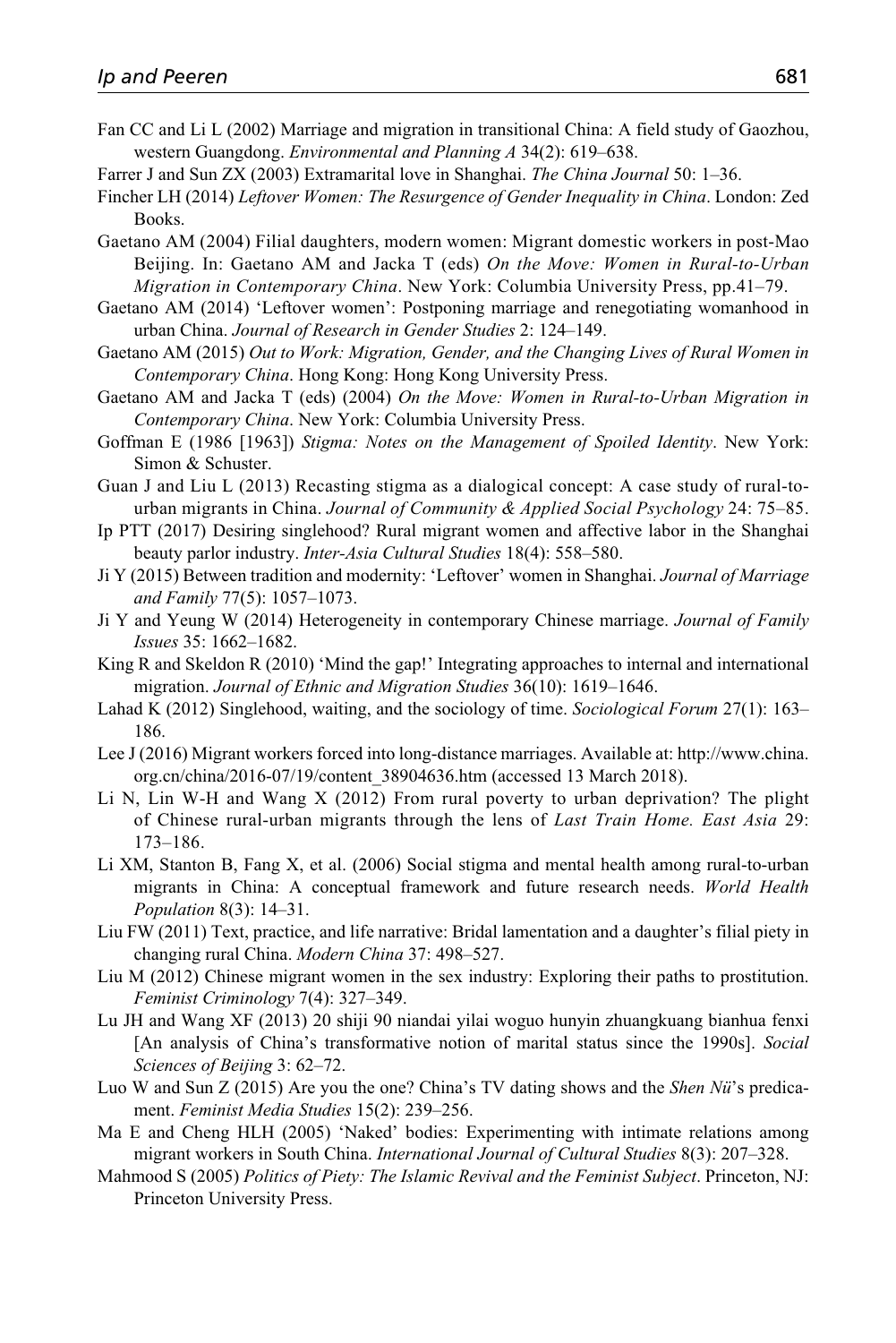- National Bureau of Statistics (2012) *Women and Men in China Facts and Figures 2012*. National Bureau of Statistics. Available at: [http://www.unicef.cn/en/upload](http://www.unicef.cn/en/uploadfile/2014/0109/20140109030938887.pdf)[file/2014/0109/20140109030938887.pdf](http://www.unicef.cn/en/uploadfile/2014/0109/20140109030938887.pdf) (accessed 13 March 2018).
- Otis E (2012) *Markets and Bodies: Women, Service Work, and the Making of Inequality in China*. Stanford, CA: Stanford University Press.
- Pei YX (2011) Multiple sexual relationships as new lifestyle: Young women's sexuality in contemporary Shanghai. *Women's Studies International Forum* 34: 401–410.
- Pun N (2003) Subsumption or consumption? The phantom of consumer revolution in 'globalizing' China. *Cultural Anthropology* 18(4): 469–492.
- Qiu JLC (2016) *Goodbye iSlave: A Manifesto for Digital Abolition*. Urbana, IL: University of Illinois Press.
- Shih FL (2015) Reading gender and religion in East Asia: Family formations and cultural transformations. In: Turner BS and Salemink O (eds) *Routledge Handbook of Religions in Asia*. London: Routledge, pp.295–314.
- Stockman N (2000) *Understanding Chinese Society*. Cambridge: Polity Press.
- Sudhinaraset M, Astone N and Blum RW (2012a) Migration and unprotected sex in Shanghai, China: Correlates of condom use and contraceptive consistency across migrant and nonmigrant youth. *Journal of Adolescent Health* 50(3): S68–S74.
- Sudhinaraset M, Mmari K, Go V, et al. (2012b) Sexual attitudes, behaviors, and acculturation among young migrants in Shanghai. *Culture, Health & Sexuality* 14(9): 1081–1094.
- Sun W (2004) Indoctrination, fetishization, and compassion: Media constructions of the migrant women. In: Gaetano AM and Jacka T (eds) *On the Move: Women in Rural-to-Urban Migration in Contemporary China*. New York: Columbia University Press, pp.80–108.
- Sun W (2010) Sex, city, and the maid: Between socialist fantasies and neoliberal parables. *Journal of Current Chinese Affairs* 39(4): 53–69.
- The Central People's Government of the People's Republic of China (2005) Shenme shi shishi hunyin? [What is de facto marriage?]. Available at: [http://www.gov.cn/banshi/2005-06/13/](http://www.gov.cn/banshi/2005-06/13/content_6147.htm) content 6147.htm (accessed 13 March 2018).
- The National People's Congress of the People's Republic of China (NPC) (2002) *Dierzhang Jiehun* [Chapter 2 Marriage]. Available at: [http://www.npc.gov.cn/npc/flsyywd/min](http://www.npc.gov.cn/npc/flsyywd/minshang/2002-07/11/content_297450.htm)[shang/2002-07/11/content\\_297450.htm](http://www.npc.gov.cn/npc/flsyywd/minshang/2002-07/11/content_297450.htm) (accessed 13 March 2018).
- The Supreme People's Court of the People's Republic of China (2016) Zenme rending shi shishi hunyin? [How to define de facto marriage?]. Available at: [http://www.chinacourt.org/article/](http://www.chinacourt.org/article/detail/2016/05/id/1858204.shtml) [detail/2016/05/id/1858204.shtml](http://www.chinacourt.org/article/detail/2016/05/id/1858204.shtml) (accessed 13 March 2018).
- To S (2013) Understanding sheng nu ('leftover women'): The phenomenon of late marriage among Chinese professional women. *Symbolic Interaction* 36: 11–20.
- To S (2015) 'My mother wants me to *Jiaru-haomen* (marry into a rich and powerful family)!': Exploring the pathways to 'altruistic individualism' in Chinese professional women's filial strategies of marital choice. *SAGE Open* 5: 1–11.
- Wallis C and Shen YG (2018) The SK-II #changedestiny campaign and the limits of commodity activism for women's equality in neo/non-liberal China. *Critical Studies in Media Communication* 35(4): 376–389.
- Wen M and Wang GX (2009) Demographic, psychological, and social environmental factors of loneliness and satisfaction among rural-to-urban migrants in Shanghai, China. *International Journal of Comparative Sociology* 50(2): 155–182.
- Xi S (ed.) (2011) *New Marriage Law (1950)*. Women of China. Available at: [http://www.wom](http://www.womenofchina.cn/womenofchina/html1/special/13/6131-3.htm)[enofchina.cn/womenofchina/html1/special/13/6131-3.htm](http://www.womenofchina.cn/womenofchina/html1/special/13/6131-3.htm) (accessed 13 March 2018).
- Yan HY (2008) *New Masters, New Servants: Migration, Development, and Women Workers in China*. Durham, NC: Duke University Press.